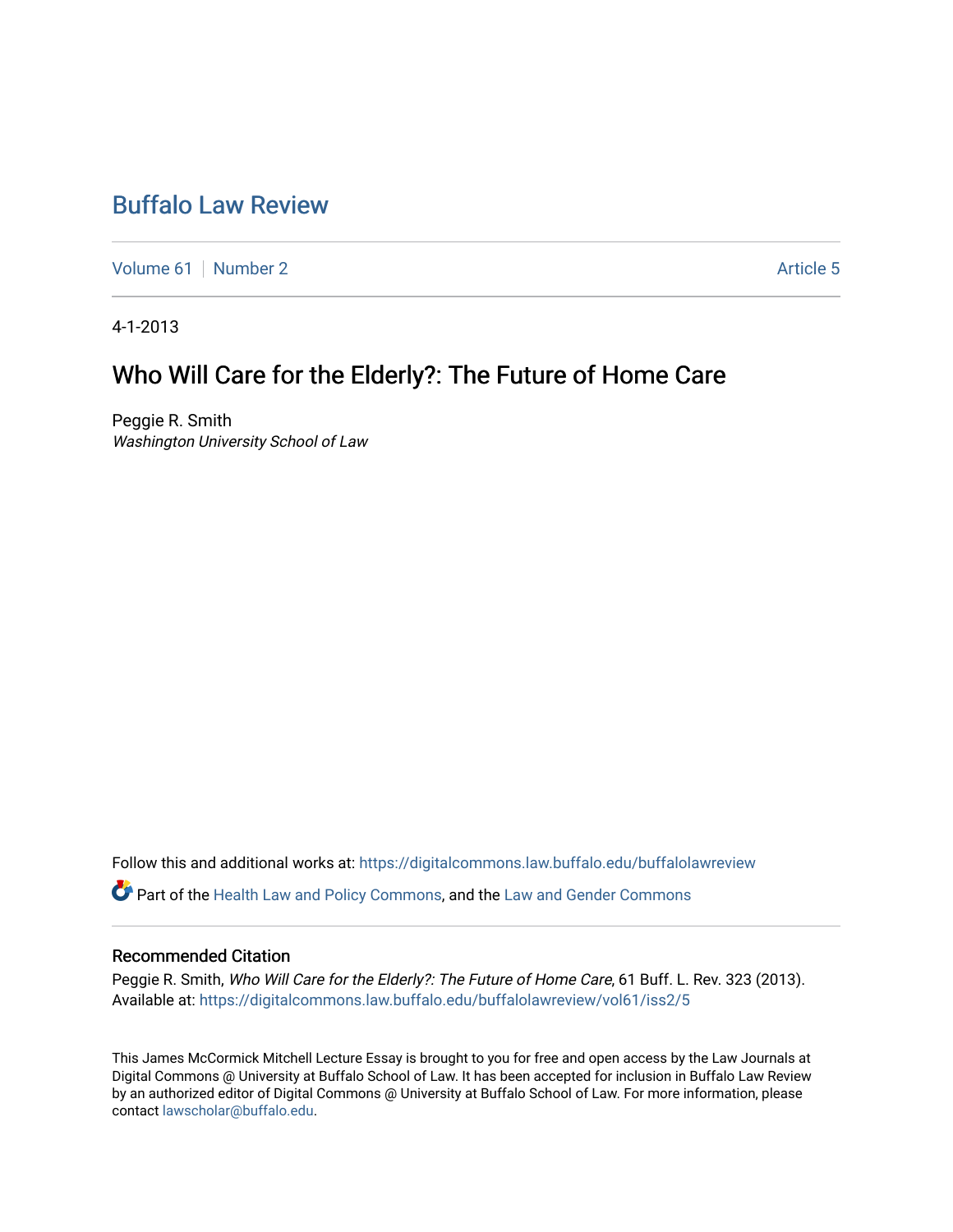# **Who Will Care for the Elderly?: The Future of Home Care\***

## PEGGIE R. SMITH†

#### **INTRODUCTION**

Over the last several years, countless commentaries have posed some version of the question: "Who Will Care for the Elderly?" 1 The question underscores the growing concern with the care needs of an increasingly elderly population as the baby boomers and their parents age over the coming decades. Although the demand for home care services is expected to reach unprecedented highs, $2$  the  $\tilde{a}$ 

† Professor of Law, Washington University School of Law, St. Louis. J.D., Harvard Law School, 1993; M.A., Yale University, 1990; B.A., Yale University, 1987.

1. *See, e.g.*, Kelly Flynn, *But Who Will Care for Me*?, N.Y. TIMES (Oct. 10, 2012), http://www.nytimes.com/2012/10/10/booming/10story-booming.html?  $r=0$ ; Howard Gleckman, *Who Will Care for the Elderly and Disabled?*, KAISER HEALTH NEWS (July 20, 2009), http://www.kaiserhealthnews.org/ Columns/2009/July/072009Gleckman.aspx; Robyn I. Stone & Joshua M. Weiner, *Who Will Care for Us? Addressing the Long-Term Care Workforce Crisis*, URBAN INST., 19 (Oct. 2001), http://www.urban.org/UploadedPDF/ Who\_will\_Care\_for\_Us.pdf; Nora Super, *Who Will Be There to Care? The Growing Gap between Caregiver Supply and Demand*, NAT'L HEALTH POL'Y FORUM, 1-17 (Jan. 23, 2002), http://www.nhpf.org/library/backgroundpapers/bp\_caregivers\_1-02.pdf.

2**.** *See* BURT S. BARNOW ET AL., OCCUPATIONAL LABOR SHORTAGES: CONCEPTS, CAUSES, CONSEQUENCES, AND CURES 148 (2013) (discussing the projected growth in the home care industry); *Home Health and Personal Care Aides*, BUREAU OF LABOR STATISTICS, U.S. DEP'T OF LABOR, OCCUPATIONAL OUTLOOK HANDBOOK (2012–13 ed.) [hereinafter OCCUPATIONAL OUTLOOK HANDBOOK 2012–13]*,*

Unless otherwise indicated, portions of the following essay originally appeared in and expand upon scholarship from several earlier publications written by the author including Brief for Law Professors and Historians as Amici Curiae Supporting Respondents, Long Island Care at Home, Ltd. v. Coke, 551 U.S. 158 (2007) (No. 06-593); Peggie R. Smith, *Aging and Caring in the Home: Regulating Paid Domesticity in the Twenty-First Century*, 92 IOWA L. REV. 1835 (2007); Peggie R. Smith, *Direct Care Alliance Policy Brief No. 2: Protecting Home Care Workers under the Fair Labor Standards Act*, DIRECT CARE ALLIANCE, INC. (June 2009), http://blog.directcarealliance.org/wp-content/uploads/2009/06/6709 dca\_policybrief\_2final.pdf.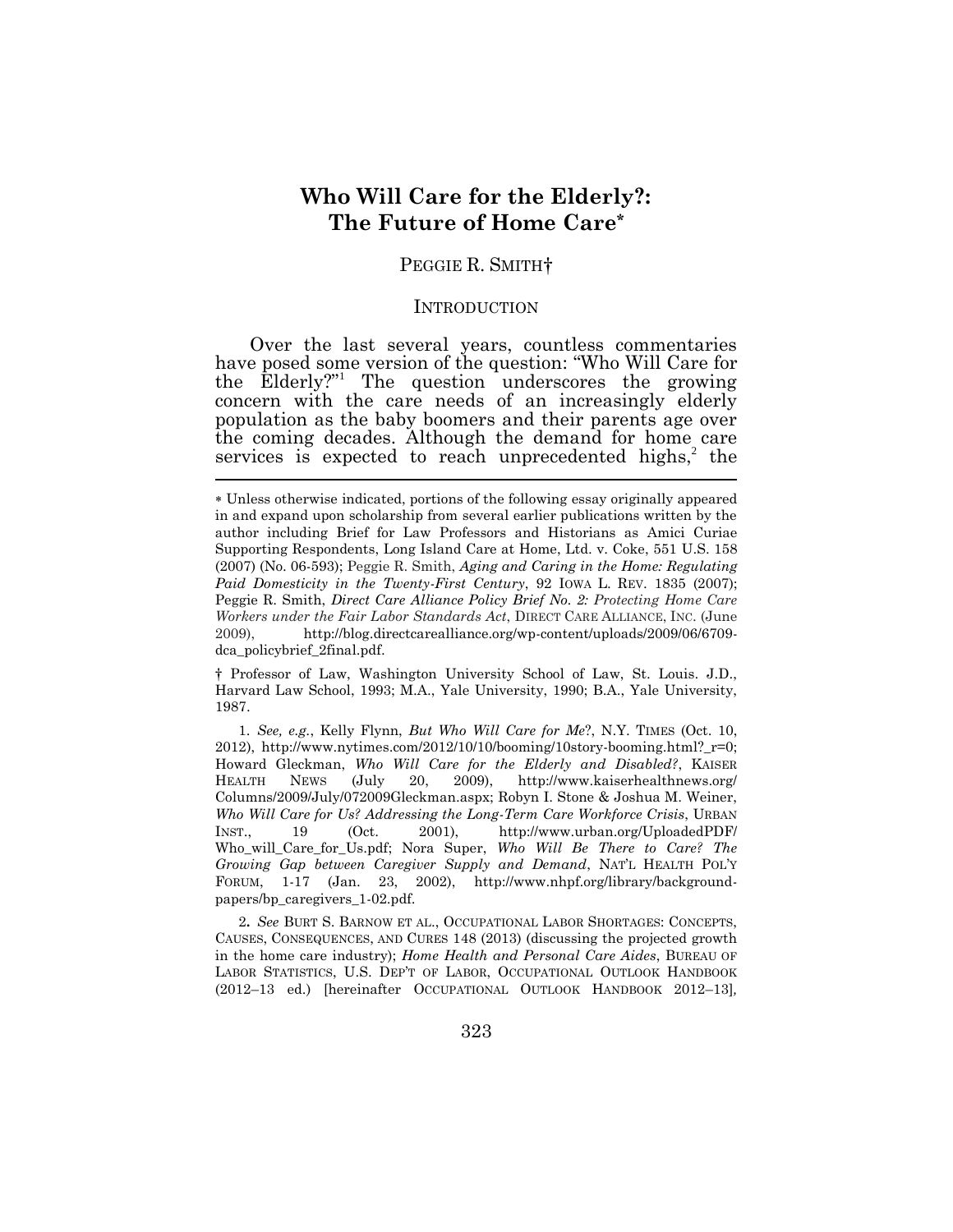future availability of home care workers does not look promising. Similar to child care, the demand for quality home care outstrips supply—an imbalance caused not only by an aging generation but also by unfavorable working conditions.

This Essay argues that a comprehensive answer to the question, "Who Will Care for the Elderly?" must represent the interests of elderly individuals who need care and their families, as well as the interests of home care workers, as workers, who should be fairly compensated and provided workplace benefits. Against the backdrop of limited funding for long-term care of the elderly, home care policies in the United States tend to privilege consumers of home care while ignoring the economic interests of women who labor as home care workers. <sup>3</sup> This unfortunate dynamic most recently took center stage in the 2007 Supreme Court decision of *Long Island Care at Home, Ltd. v. Coke*. 4

The *Coke* decision addressed the rights of home care workers under the Fair Labor Standards Act (FLSA), which guarantees most employees a right to a federal minimum wage and overtime compensation.<sup>5</sup> In a unanimous decision, the Supreme Court ruled that hundreds of

http://www.bls.gov/ooh/healthcare/home-health-and-personal-care-aides.htm (noting that "[e]mployment of home health aides is expected to grow by 69 percent from 2010 to 2020, much faster than the average for all occupations," and that "[e]mployment of personal care aides is expected to grow by 70 percent from 2010 to 2020, much faster than the average for all occupations").

<sup>3.</sup> *See* Judith Feder, *Paying for Home Care: The Limits of Current Programs*, *in* FINANCING HOME CARE: IMPROVING PROTECTION FOR DISABLED ELDERLY PEOPLE 27, 44 (Diane Rowland & Barbara Lyons eds., 1991) (reviewing state and federal expenditures on home care and noting their limitations); Richard Kaplan, *Cracking the Conundrum: Toward a Rational Financing of Long-Term Care*, 2004 U. ILL. L. REV. 47, 62-64 (highlighting the limitations of Medicare to address the long-term care needs of older Americans); *id*. at 69-72 (noting structural features in Medicaid that limit its ability to fund long-term care); *see also Long-Term Care Financing: Growing Demand and Cost of Services are Straining Federal and State Budgets: Testimony Before the H. Subcomm. on Health, Comm. on Energy and Commerce*, 109th Cong. 11 (2005) (statement of Kathryn G. Allen, Director, Health Care-Medicaid and Private Health Insurance Issues) [hereinafter *Long-Term Care Financing*], http://www.gao.gov/new.items/d05564t.pdf (highlighting the consequences of inadequate funding for long-term care on elderly individuals).

<sup>4.</sup> 551 U.S. 158 (2007).

<sup>5.</sup> Fair Labor Standards Act of 1938, 29 U.S.C. §§ 206-207 (2006).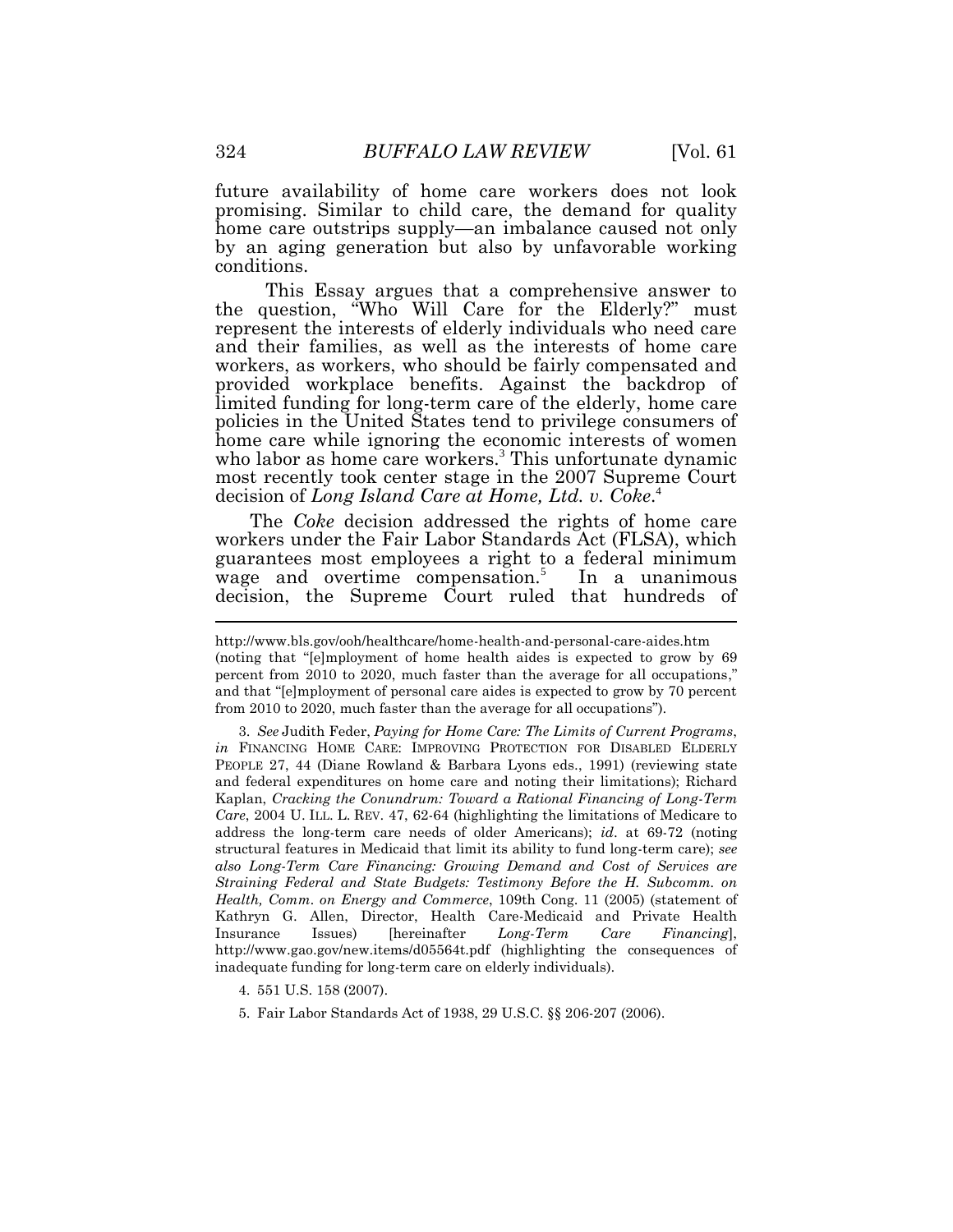thousands of home care workers are not entitled to the most basic of federal labor protections.<sup>6</sup> As this Essay discusses, the *Coke* decision threatens to further erode the precarious economic status of home care workers and undermine the quality of care that they provide to clients. Proposed federal initiatives could help reverse this trend and improve the employment rights of home care workers.

### I. A SNAPSHOT OF THE HOME CARE INDUSTRY

The substantial growth of America's elderly population is the most significant factor driving the exploding demand for home care.<sup>7</sup> In 1900, the United States population included 3.1 million people aged sixty-five and older, who accounted for 4% of the total population.<sup>8</sup> By 2010, the sixtyfive–and–older population had swelled to approximately 40 million, a figure that translated into just over 13% of the total population.<sup>9</sup> According to projections, approximately 72 million Americans will be sixty-five and older by 2030, representing approximately 20% of the total population.<sup>10</sup> The projected climb from 2010 to 2030 tracks the aging of the baby boom generation, which comprises the approximately 76 million people born in the United States

8. WAN HE ET AL., U.S. DEP'T OF HEALTH & HUMAN SERVS. & U.S. DEP'T OF COMMERCE, 65+ IN THE UNITED STATES: 2005, at 9 (2005), http://www.census.gov/prod/2006pubs/p23-209.pdf.

9*.* ADMIN. ON AGING, U.S. DEP'T OF HEALTH & HUMAN SERVS., A PROFILE OF OLDER AMERICANS: 2011, at 2 (2011), http://www.aoa.gov/aoaroot/aging\_statistics/Profile/2011/docs/2011profile.pdf.

<sup>6.</sup> *Coke*, 551 U.S. at 170, 173-74.

<sup>7</sup>*. See* OFFICE OF THE ASSISTANT SEC'Y FOR PLANNING & EVALUATION, U.S. DEP'T OF HEALTH & HUMAN SERVS., THE FUTURE SUPPLY OF LONG-TERM CARE WORKERS IN RELATION TO THE AGING BABY BOOM GENERATION: REPORT TO CONGRESS, 4-5 (2003) [hereinafter FUTURE SUPPLY], http://aspe.hhs.gov/daltcp/reports/ltcwork.pdf.

<sup>10</sup>*. Id.* at 3.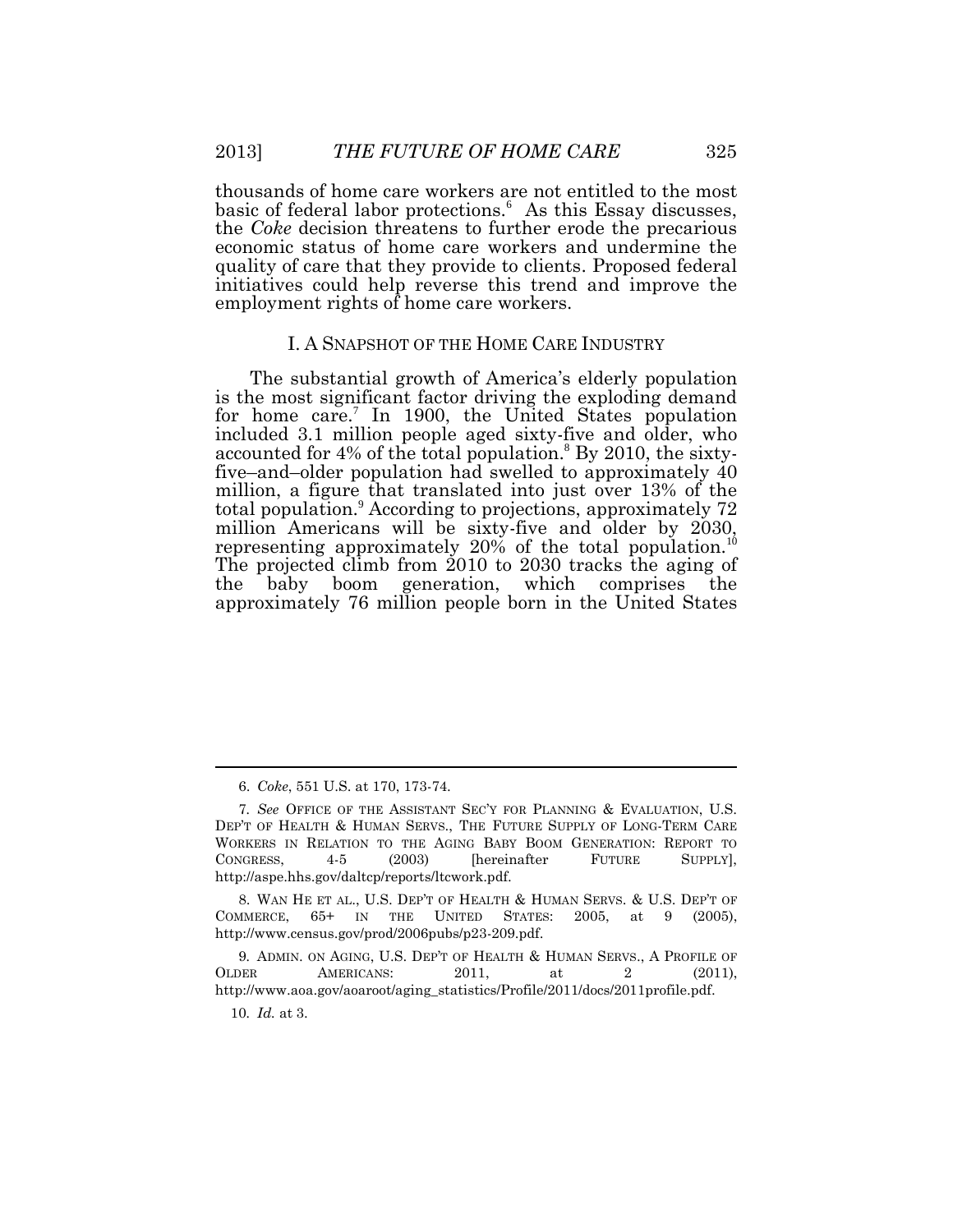from 1946 to  $1964$ .<sup>11</sup> The first wave of boomers turned sixtyfive in 2011 and will reach age eighty-four in  $2030$ <sup>12</sup>

While many elderly individuals lead healthy lives, for others, disability and chronic health problems accompany longevity<sup>13</sup> and create a need for long-term care.<sup>14</sup> Such care involves services that assist the elderly with daily activities, such as dressing, bathing, toileting, eating, shopping, cooking, cleaning, taking medications, and visiting healthcare providers.<sup>15</sup> Although family members and other informal, unpaid caregivers represent the most critical source of long-term care to the elderly,<sup>16</sup> the need for formal long-term care remains pressing.<sup>17</sup> The pool of informal

12. HE ET AL., *supra* note 8, at 6. The population growth of elderly Americans has been the most pronounced among individuals eighty-five and older. *See id*. This segment of the elderly population, which is the fastest growing, included 4.7 million people in 2003. *Id.* It is expected to double to 9.6 million in 2030, and to double yet again to 20.9 million in 2050, the point at which all of the remaining boomers will be eighty-five and older. *Id*.

13*. See Long-Term Care: Aging Baby Boom Generation Will Increase Demand and Burden on Federal and State Budgets: Testimony before the S. Special Comm. on Aging*, 107th Cong. 3 (2002) (statement of David M. Walker, Comptroller General of the United States), *available at* http://www.gao.gov/new.items/d02544t.pdf (highlighting medical conditions among the elderly that have led to an increase in demand for long-term care services).

14. FUTURE SUPPLY, *supra* note 7, at 3-5; H. Stephen Kaye et al., *The Personal Assistance Workforce: Trends in Supply and Demand*, 25 HEALTH AFF. 1113, 1115 (2006); Peggie R. Smith, *Elder Care, Gender, and Work: The Work-Family Issue of the 21st Century*, 25 BERKELEY J. EMP. & LAB. L. 351, 356-57 (2004) [hereinafter Smith, *Elder Care*].

15. HE ET AL., *supra* note 8, at 58 (distinguishing between activities of daily living which include personal care tasks such as bathing, eating, toileting, and dressing, and instrumental activities which include "household management tasks like preparing one's own meals, doing light housework, managing one's own money, using the telephone, and shopping for personal items").

16*. See* ROBYN I. STONE, LONG-TERM CARE FOR THE ELDERLY WITH DISABILITIES: CURRENT POLICY, EMERGING TRENDS, AND IMPLICATIONS FOR THE TWENTY-FIRST CENTURY, 8 (2000), http://www.milbank.org/reports/0008stone/ LongTermCare\_Mech5.pdf; Kaye et al., *supra* note 14, at 1113.

17. Lynn F. Feinberg, *Issue Brief: State Support for Family Caregivers and Paid Home Care Workers*, NGA CTR. FOR BEST PRACTICES, 5 (2004),

<sup>11.</sup> JAMES T. PATTERSON, GRAND EXPECTATIONS: THE UNITED STATES, 1945– 1974, at 77 (1997) (describing the increase in birth rates that started in 1946 and leveled off in 1964); *see also* FUTURE SUPPLY, *supra* note 7, at 7-8 (discussing the effect that aging baby boomers will have on the demand for caregiving).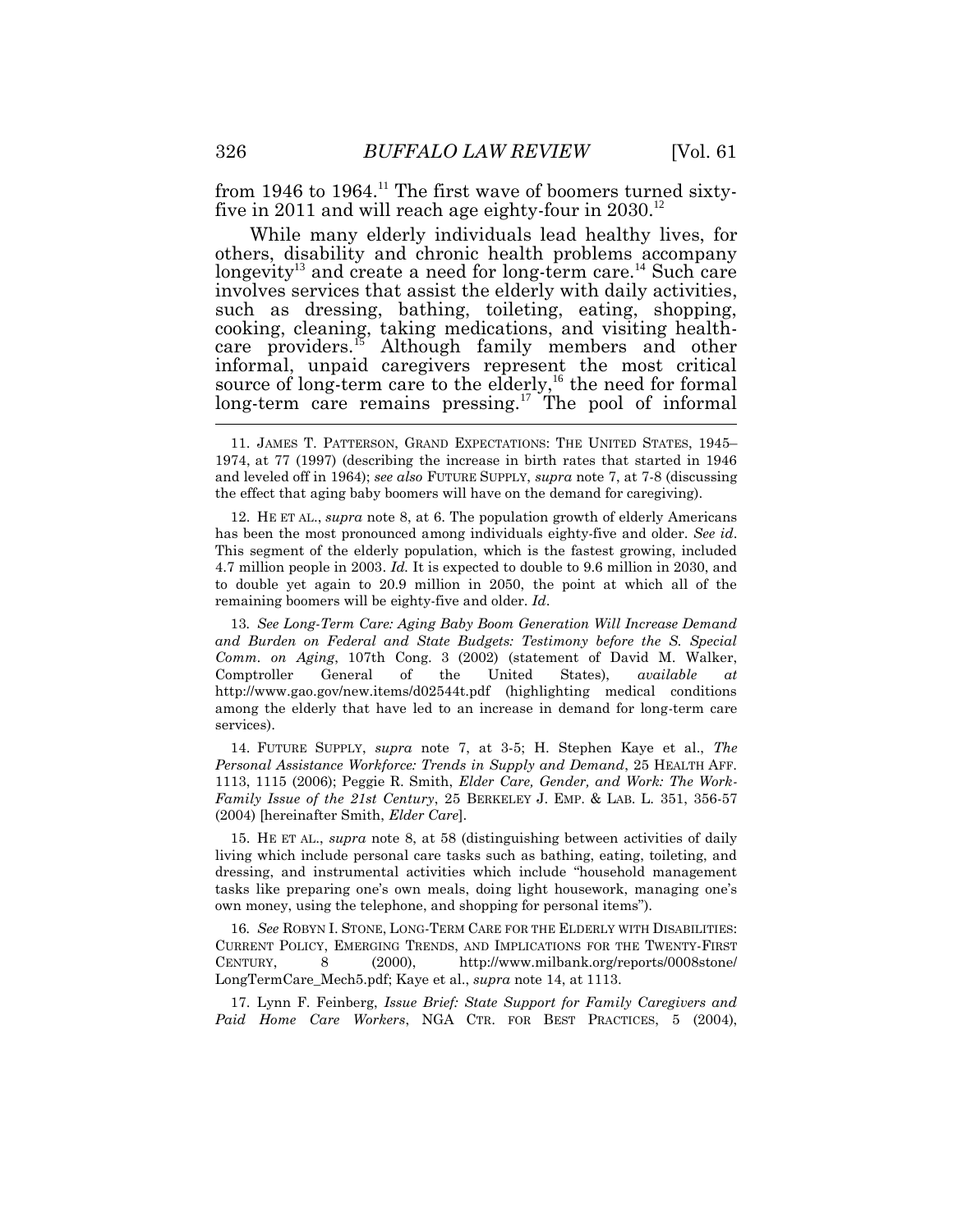caregivers has dwindled as more and more women, who constitute the majority of informal caregivers, have entered the workforce.<sup>18</sup> As women juggle the demands of elder care responsibilities with child care and work, they often require assistance from formal caregivers.

The demand for formal care also stems from elderly individuals with long-term care needs who live alone or who lack family networks to provide assistance.<sup>19</sup> This problem partially reflects the disproportionate number of elderly women who have outlived their spouses and who need longterm care as well as an increasing number of elderly individuals who never had children.<sup>20</sup> Formal care may also become urgent for those elderly persons who reside a substantial distance apart from family members. According to a 2004 study, 15% of informal caregivers for the elderly live at least an hour away from the person for whom they provide care.<sup>21</sup>

18*. See* U.S. GEN. ACCOUNTING OFFICE, GAO/PEMD-96-5, LONG-TERM CARE: SOME STATES APPLY CRIMINAL BACKGROUND CHECKS TO HOME CARE WORKERS, 4 (1996) [hereinafter LONG-TERM CARE] (connecting the increased reliance on home care with projections "indicat[ing] that labor force participation will continue to increase among women, who have traditionally provided much of the informal care for the elderly").

19*.* Steven J. Katz et al., *Gender Disparities in the Receipt of Home Care for Elderly People With Disability in the United States*, 284 J. AM. MED. ASS'N 3022, 3022 (2000) ("[C]hanges in the pattern of living arrangements will increase the number of elderly people living alone and thus reduce the availability of informal care."); Diane Rowland, *Measuring the Elderly's Need for Home Care*, 8 HEALTH AFF. 39, 48 (1989) ("[M]ore than one in four elderly people with multiple impairments live alone. For this group, the absence of a resident caregiver is likely to result in a greater need for formal home care services.").

20. *See* LONG-TERM CARE*, supra* note 18, at 4 ("Among those in need of home care, reliance on paid home care workers is also expected to rise, partly because adults in the baby boom generation have had smaller numbers of children and will therefore have fewer available to provide or supervise their care in old age."); *see also* Smith, *Elder Care*, *supra* note 14, at 360-61 (discussing the gendered dimension of elder care as it relates to elderly women who have outlived their husbands).

21. Smith, *Elder Care*, *supra* note 14, at 367-68 (referencing a study conducted by the National Council on Aging).

http://www.subnet.nga.org/ci/assets/4-caregivers.pdf ("Twenty-eight percent of community-based elders receive assistance from both family and paid in-home workers, and eight percent of elders receive care solely from paid in-home workers.").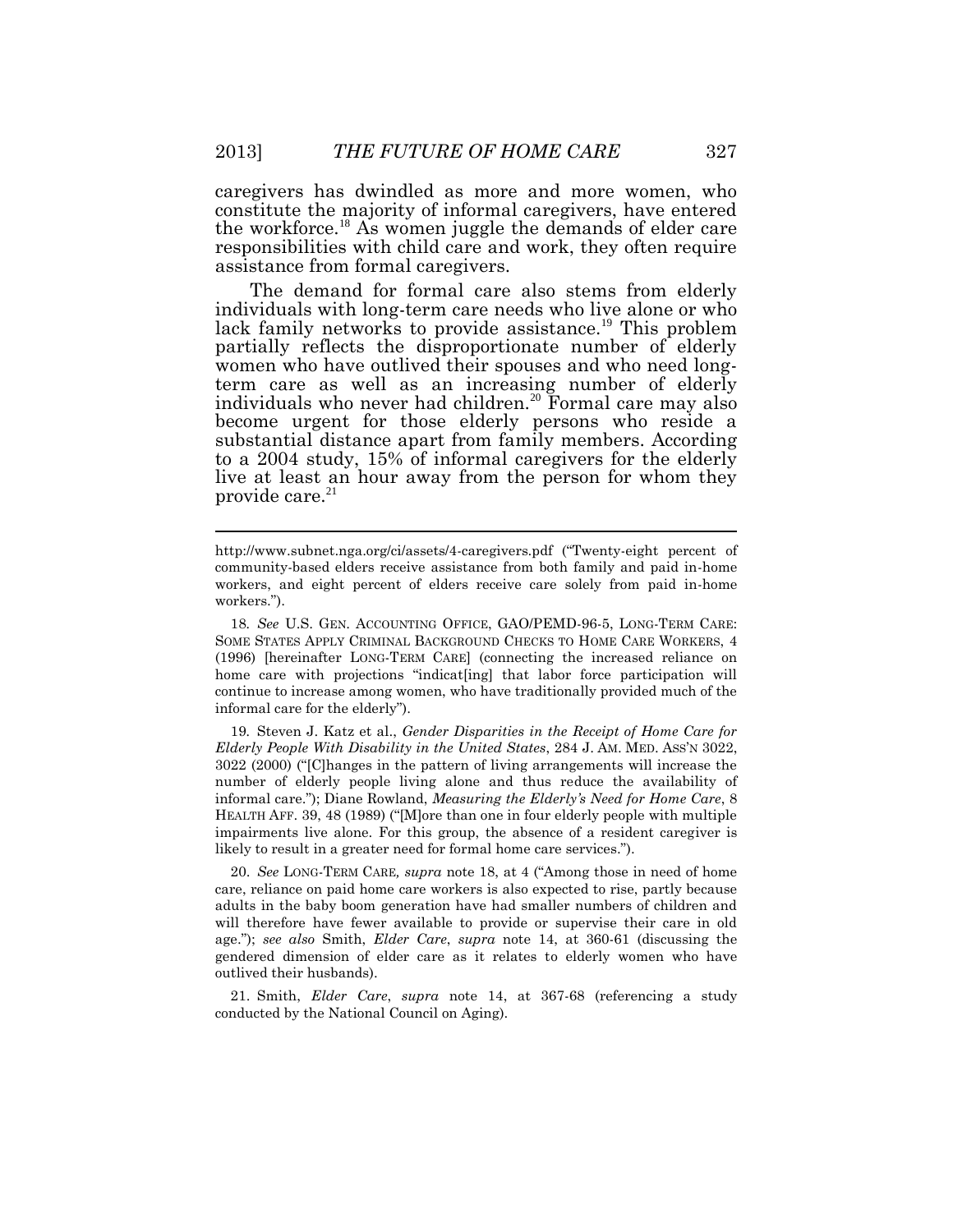Home care workers who deliver hands-on assistance to elderly individuals provide the bulk of formal long-term care.<sup>22</sup> According to official statistics, approximately 1.8 million home care workers were employed in  $2010^{23}$  This number, however, likely underestimates the total size of the workforce, as official reports do not capture the many workers who are hired directly by families.<sup>24</sup> A national study of home care workers serving Medicare recipients suggests the degree of undercounting; the study found that  $29\%$  of the workers were self-employed.<sup>25</sup> While precise numbers are elusive, researchers agree that the expanding need for long-term care has transformed home care into one of the fastest growing occupations in the country, with a projected employment growth rate of close to seventy percent between 2010 and 2020.<sup>26</sup>

Yet even as the demand for home care will continue to climb for the foreseeable future, the industry picture is bleak when viewed from the perspective of home care workers. The typical worker is a low-income woman

<sup>22.</sup> MATURE MKT. INST., MILES AWAY: THE METLIFE STUDY OF LONG-DISTANCE CAREGIVING, 3 (2004), https://www.metlife.com/assets/cao/mmi/ publications/studies/mmi-miles-away-long-distance-caregiving.pdf.

<sup>23.</sup> The 1.8 million figure reflects the combined total for home-health and personal-care aides. OCCUPATIONAL OUTLOOK HANDBOOK 2012–13, *supra* note 2.

<sup>24</sup>*. See* STEVEN L. DAWSON & RICK SURPIN, DIRECT-CARE HEALTH WORKERS: THE UNNECESSARY CRISIS IN LONG-TERM CARE, 12 (2001), http://phinational.org/sites/phinational.org/files/clearinghouse/Aspen.pdf ("[B]eneath the formal sector lies a gray-market workforce of paid caregivers who are hired directly by consumers, but whose income is not reported. The size of this unreported workforce is significant but unquantifiable."); ROBYN I. STONE, LONG-TERM CARE WORKFORCE SHORTAGES: IMPACT ON FAMILIES, 2 (2001) [hereinafter STONE, WORKFORCE SHORTAGES], http://caregiver.org/caregiver/jsp/content/pdfs/op\_2001\_10\_policybrief\_3.pdf ("[M]any home care workers are hired privately and official federal statistics may not include them."); *see also* U.S. DEP'T OF HEALTH & HUMAN SERVS., NURSING AIDES, HOME HEALTH AIDES, AND RELATED HEALTH CARE OCCUPATIONS—NATIONAL AND LOCAL WORKFORCE SHORTAGES AND ASSOCIATED DATA NEEDS, 9 (2004) [hereinafter HOME HEALTH AIDES], http://phinational.org/sites/phinational.org/files/clearinghouse/RNandHomeAide s.pdf (observing that there is "a sizable gray market of direct care workforce who consumers hire directly").

<sup>25</sup>*. See* STONE, WORKFORCE SHORTAGES, *supra* note 24, at 2.

<sup>26.</sup> OCCUPATIONAL OUTLOOK HANDBOOK 2012–13, *supra* note 2.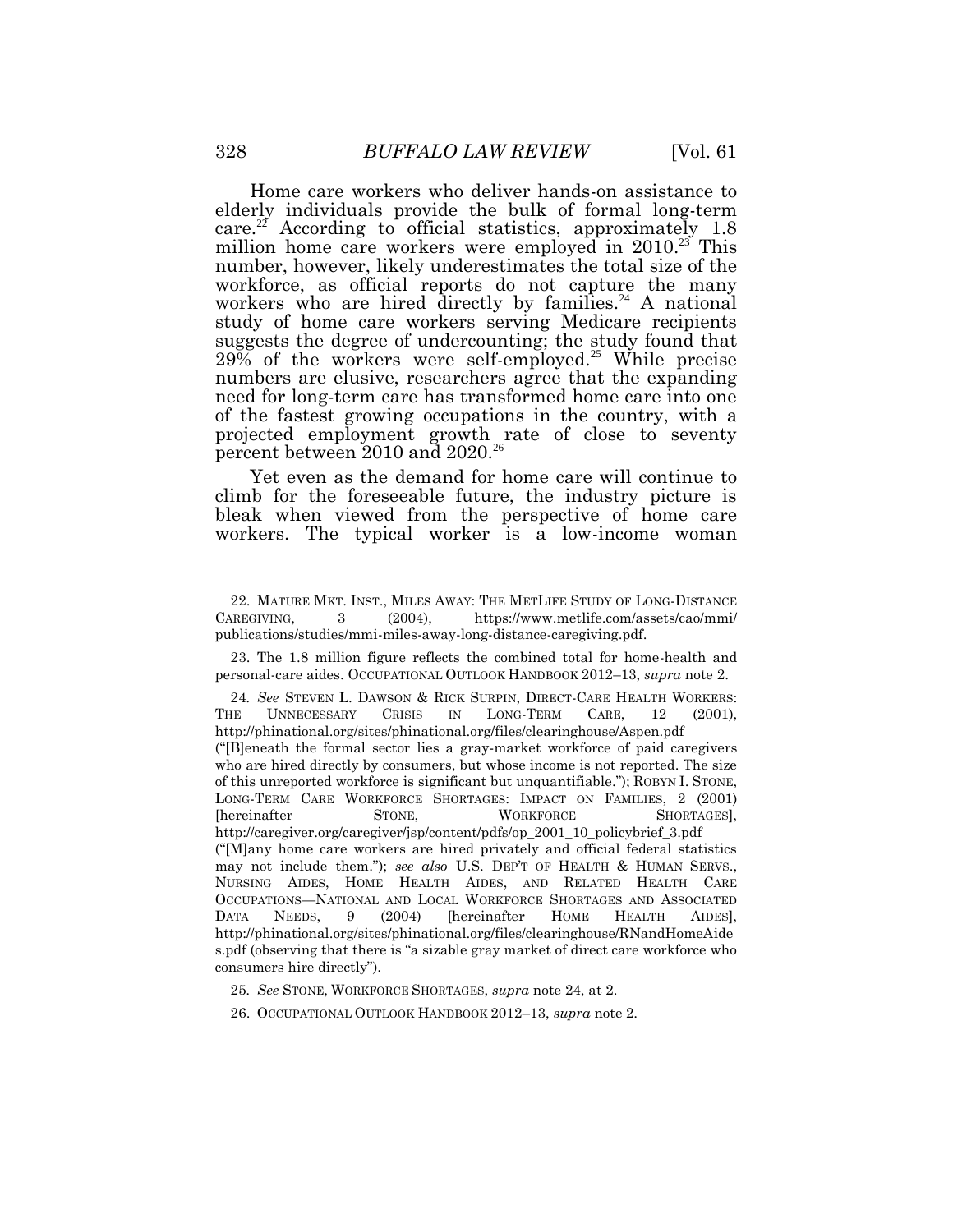between the ages of twenty-five and fifty-four.<sup>27</sup> She is unmarried and a mother of children under the age of eighteen.<sup>28</sup> There is a substantial likelihood that she is a woman of color, either African American or Hispanic.<sup>29</sup> There is a 20% chance that she speaks a language other than English at home.<sup>30</sup>

In addition, the wages of home care workers are appallingly low, ranking near the bottom of wages earned by employees in the service industry.<sup>31</sup> In 2009, workers received an average hourly wage of less than \$10.00, which places many of them below the poverty line.<sup>32</sup> Because home

28. U.S. GEN. ACCOUNTING OFFICE, GAO-01-750T, NURSING WORKFORCE: RECRUITMENT AND RETENTION OF NURSES AND NURSE AIDES IS A GROWING CONCERN: TESTIMONY BEFORE THE S. COMM. ON HEALTH, EDUCATION, LABOR & PENSIONS, 107th Cong. 22 (statement of William J. Scanlon, Director, Health Care Issues) (2001), *available at* http://www.gao.gov/new.items/d01750t.pdf ("Nursing home and home health care aides are also two to three times more likely as other workers to be unmarried and have children at home."); STONE, WORKFORCE SHORTAGES, *supra* note 24, at 2 ("Compared to the workforce in general, nursing home and home health care aides are more likely to be nonwhite, unmarried and with children under age 18 at home.").

29. DAWSON & SURPIN, *supra* note 24, at 12 (observing that "86 percent of [direct-care workers] are women, [and that] 30 percent are women of color"); Montgomery et al., *supra* note 27, at 595 ( "[T]he home care industry tends to have somewhat fewer African American workers and proportionally more Hispanic or Latino workers.").

30. Montgomery et al., *supra* note 27, at 595.

31. *See* Application of the Fair Labor Standards Act to Domestic Service, 76 Fed. Reg. 81190, 81192 (proposed Dec. 27, 2011) (to be codified at 29 C.F.R. pt. 552) [hereinafter *FLSA Application*].

32. PARAPROFESSIONAL HEALTHCARE INST., WHO ARE DIRECT-CARE WORKERS?, 2-3 (2011) [hereinafter "WHO ARE DIRECT CARE WORKERS?"], http://phinational.org/sites/phinational.org/files/

clearinghouse/PHI%20Facts%203.pdf (reporting a median hourly wage of \$9.46 for personal care aides and \$9.85 for home health aides).

<sup>27.</sup> James Cooper & Diane Cooper, *Crisis in Workforce Supply—Read All About It!*, 13 ANNALS OF LONG-TERM CARE 23, 24 (2005) (adding that relative to workers in other jobs, the typical paid direct-care worker is "more likely to be nonwhite. Only 10-20% of direct care workers are male. Home care aides tend to be older than aides in other settings, and less likely to be native-born U.S. citizens."); Rhonda J. V. Montgomery et al., *A Profile of Home Care Workers from the 2000 Census: How It Changes What We Know*, 45 GERONTOLOGIST 593, 595 (2005) (explaining that typical direct-care workers are women who are "much less likely to be under the age of 25 and more likely to be 65 years or older").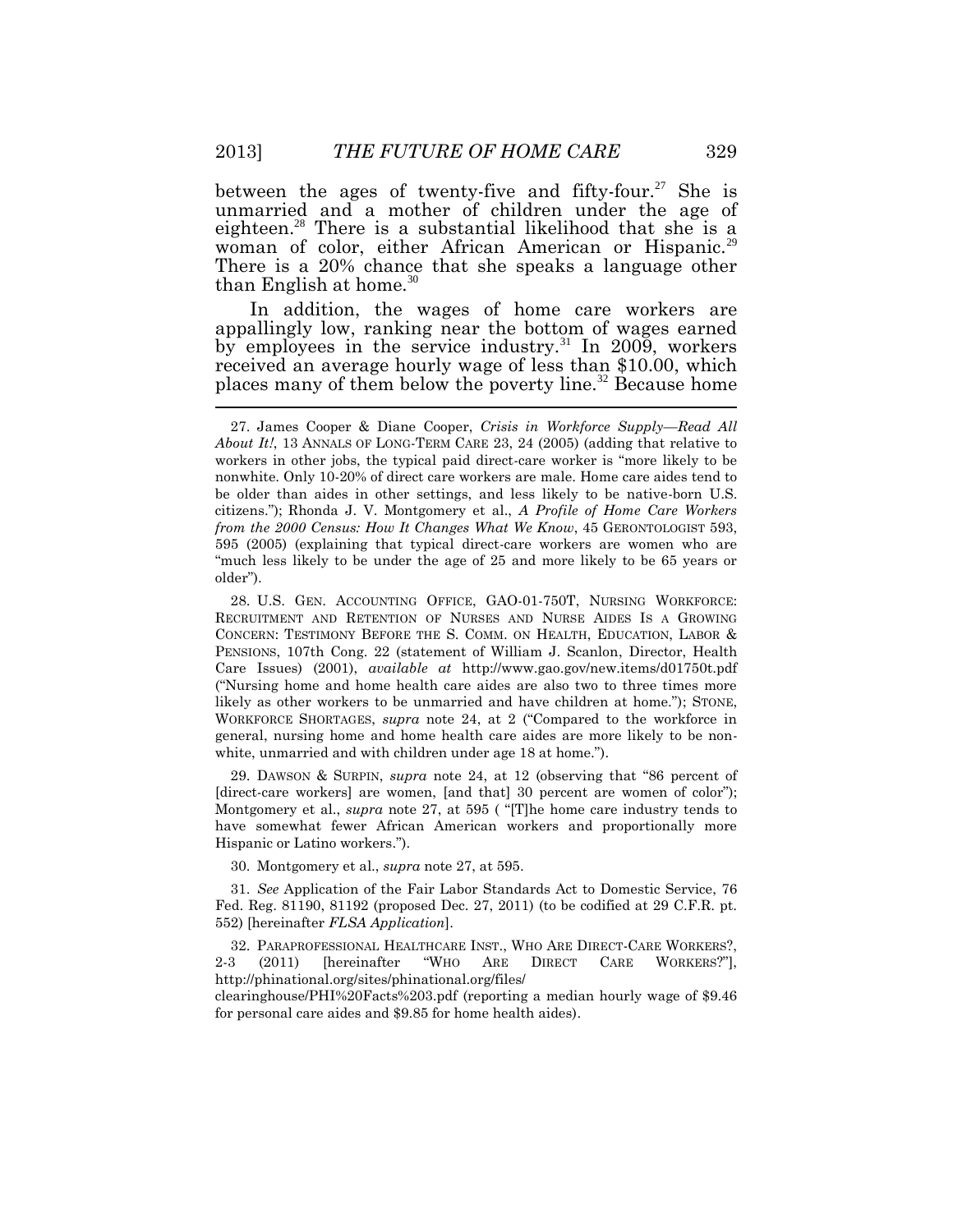care provides only part-time employment for many workers,<sup>33</sup> this hourly rate yielded median annual earnings of less than  $$17,000$  in  $2009.^{34}$  In light of these numbers, close to 40% of workers must rely on public assistance such as Medicaid and food stamps for additional support. <sup>35</sup> A lack of benefits, including health insurance, medical leave, and retirement plans, <sup>36</sup> further exacerbates home care workers' poor economic position. In addition, because workers are usually paid only for the time they work in a client's home, they must use their meager earnings to pay for time spent traveling between clients' homes.<sup>37</sup>

Job dissatisfaction among home care workers also hinges on the work's physically demanding and emotionally draining character. Workers experience high rates of workplace injuries<sup>38</sup> and must deal with clients who suffer from cognitive impairments that can result in disruptive,

36. DAWSON & SURPIN, *supra* note 24, at 6 ("The quality of direct-care jobs tends to be extremely poor. Wages are low and benefits few; ironically, most direct-care staff do not receive employer-paid health insurance."); Rebecca Donovan, *"We Care for the Most Important People in Your Life": Home Care Workers in New York City*, WOMEN'S STUD. Q., Spring/Summer 1989, at 56, 62 (reporting on the lack of medical benefits available to home care workers).

37. *See* PAUL SOHN ET AL., NATIONAL EMPLOYMENT LAW PROJECT, FAIR PAY FOR HOME CARE WORKERS: REFORMING THE U.S. DEPARTMENT OF LABOR'S COMPANIONSHIP REGULATIONS UNDER THE FAIR LABOR STANDARDS ACT, 8 (2011), *available at* http://nelp.3cdn.net/ba11b257b1bb32f70e\_4rm62qgkj.pdf.

38*. See* Brian J. Taylor & Michael Donnelly, *Risks to Home Care Workers: Professional Perspectives*, 8 HEALTH, RISK & SOC'Y 239, 245 (2006) ("[H]ome care workers face[d] many and varied hazards ranging across access issues, hygiene and infection, manual handling, aggression and harassment, domestic and farm animals, fleas and safety of home equipment.").

<sup>33.</sup> *Id*. at 2.; *see also* BERNADETTE WRIGHT, AARP PUB. POLICY INST., DIRECT CARE WORKERS IN LONG-TERM CARE, 1 (2005), http://www.hcbs.org/files/75/3748/directcare.pdf (reporting that "30.5% of home care aides . . . work part time").

<sup>34.</sup> WHO ARE DIRECT-CARE WORKERS?, *supra* note 32, at 2.

<sup>35.</sup> Steven Greenhouse, *Wage Protection for Home Care Workers*, N.Y. TIMES, Dec. 16, 2011, at B2; *see also* Susan Harmuth, *The Direct Care Workforce Crisis in Long-Term Care*, 63 N.C. MED. J. 87, 89 (2002) (highlighting a government report indicating that "nurse aides working in home care and nursing homes are twice as likely as workers in other occupations to receive public benefits, particularly food stamps and/or Medicaid-covered health benefits").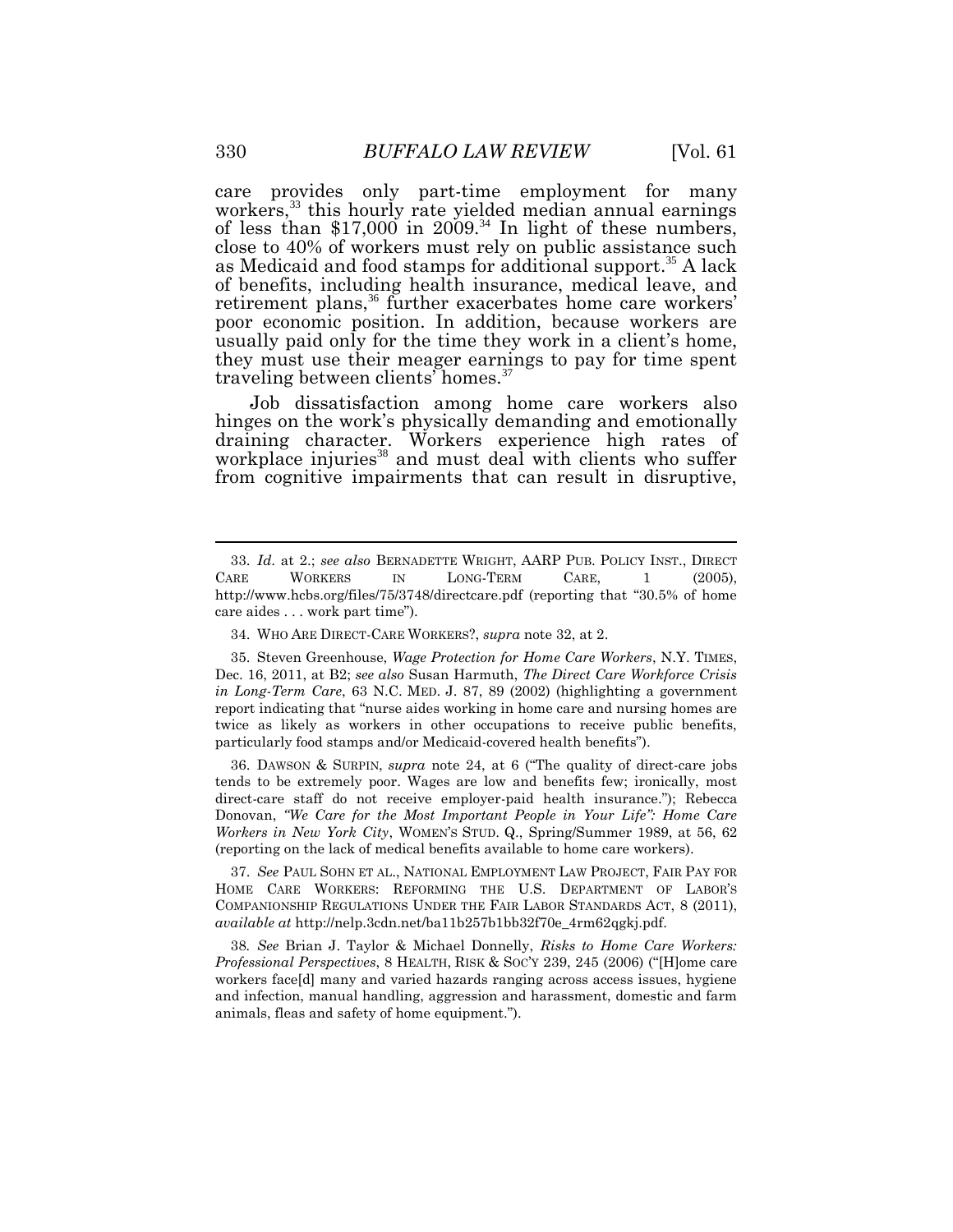violent behavior.<sup>39</sup> In addition, workers commonly report that, despite their critical role in caring for the elderly, they are often treated with disrespect.<sup>40</sup>

#### II. THE FIGHT FOR COMPENSATION AND THE *COKE* CASE

The story of Evelyn Coke vividly illustrates the economic constraints faced by home care workers and some of the legal challenges that must be confronted in order to transform the job into an economically viable occupation. Ms. Coke worked as a home care employee for a home care agency in New York, Long Island Care at Home, for more than twenty years. She often slept in her clients' homes and worked twenty-four-hour shifts.<sup>41</sup> Ms. Coke claimed that Long Island Care at Home failed to pay her minimum wages and overtime wages in violation of the FLSA.<sup>42</sup>

Enacted in 1938, the FLSA establishes minimum employment standards including a minimum wage and overtime compensation for hours worked in excess of forty hours a week.<sup>43</sup> As originally adopted, the FLSA did not reach individuals who worked inside of private homes performing domestic service type work because of doubt about whether they were engaged in interstate commerce.<sup>44</sup> Congress specifically extended coverage to these workers in

 $\overline{a}$ 

<sup>39.</sup> BUREAU OF LABOR STATISTICS, U.S. DEP'T OF LABOR, OCCUPATIONAL OUTLOOK HANDBOOK 450 (2010–11 ed.) (commenting that some home care clients "are pleasant and cooperative; others are angry, abusive, depressed, or otherwise difficult"); *see generally* Peggie R. Smith, *The Pitfalls of Home: Protecting the Health and Safety of Paid Domestic Workers,* 23 CANADIAN J. OF WOMEN & L. 309 (2011) [hereinafter Smith, *The Pitfalls of Home*] (discussing the health and safety issues confronting home care workers).

<sup>40.</sup> Donovan, *supra* note 36, at 62-63 (observing that workers resent their "second-class position" and feel undervalued).

<sup>41.</sup> *The Fair Home Health Care Act: Hearing on H.R. 3582 Before the Subcomm. on Workforce Protections and the H. Comm. on Education & Labor*, 110th Cong. 3 (2007) (statement of Hon. Lynn C. Woolsey, Chairwoman, Subcomm. on Workforce Protections).

<sup>42.</sup> Long Island Care at Home, Ltd. v. Coke, 551 U.S. 158, 164 (2007).

<sup>43.</sup> Fair Labor Standards Act of 1938, 29 U.S.C. §§ 206(a)(1), 207(a)(1) (2006).

<sup>44.</sup> Patricia Mulkeen, Comment, *Private Household Workers and the Fair Labor Standards Act*, 5 CONN. L. REV. 623, 626 (1973).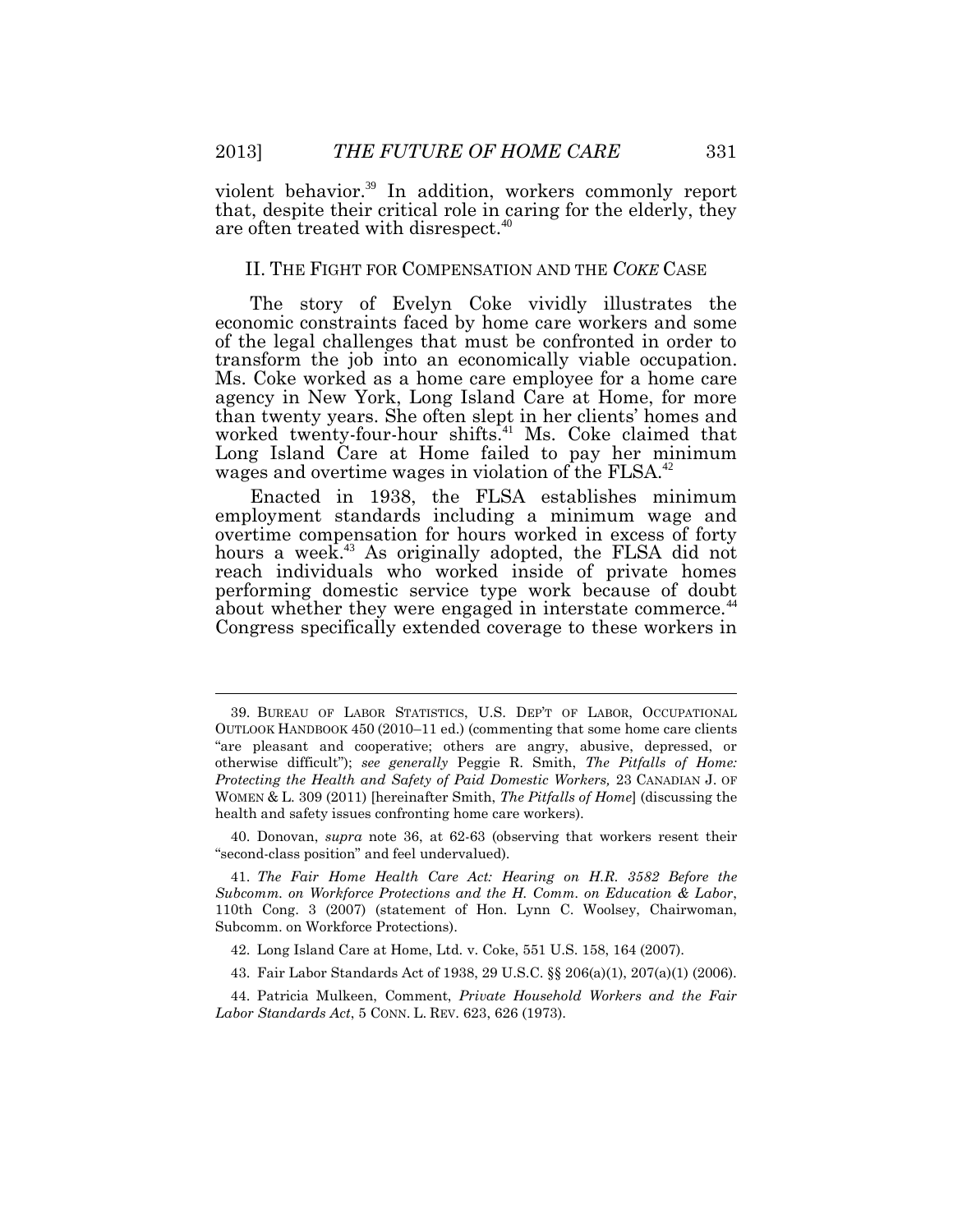1974, when it amended the FLSA to apply to employees "employed in domestic service in a household." 45

In passing the 1974 domestic service amendments, Congress simultaneously limited their reach by crafting exemptions from the FLSA's minimum wage and overtime provisions for casual babysitters and for persons who "provide companionship services for individuals who (because of age or infirmity) are unable to care for themselves." <sup>46</sup> The legislative history of the 1974 amendments indicates that Congress, in exempting companions, intended to exclude those individuals who, similar to casual babysitters, worked in a casual, nonprofessional capacity for a private household.<sup>47</sup> The prevailing image of a companion was a neighbor or a friend who would spend time with an elderly person and who, because he or she was not a regular breadwinner, did not require the protection of the  $FLSA$ <sup>48</sup> Thus, as explained by Senator Harrison Williams, the primary sponsor of the amendments, the companionship exemption was intended for "'elder sitters' whose main purpose of employment is to watch over an elderly or infirm person in the same manner that a babysitter watches over children." <sup>49</sup> A companion was also understood as someone who worked directly for the individual household.<sup>50</sup>

This image of a companion stands in stark contrast to most of today's home care workers. Contrary to the one-onone employment relationship between an employing household and a companion, many home care workers are

<sup>45.</sup> 29 U.S.C. § 206(f)(1) (2006) (including domestic service workers in the minimum wage provision); 29 U.S.C. § 207(*l*) (2006) (including domestic service workers in the overtime provision).

<sup>46.</sup> 29 U.S.C. § 213(a)(15) (2006).

<sup>47</sup>*. See* Brief for Law Professors and Historians as Amici Curiae Supporting Respondents at 12-13, Long Island Care at Home, Ltd. v. Coke, 551 U.S. 158 (2007) (No. 06-593) [hereinafter Brief for Law Professors and Historians].

<sup>48.</sup> *Id.*

<sup>49.</sup> Application of the Fair Labor Standards Act to Domestic Service, 66 Fed. Reg. 5481, 5482 (proposed Jan. 19, 2001) (quoting Sen. Williams during the 1974 FLSA Amendments).

<sup>50.</sup> *See* Brief for Law Professors and Historians, *supra* note 47, at 4-11.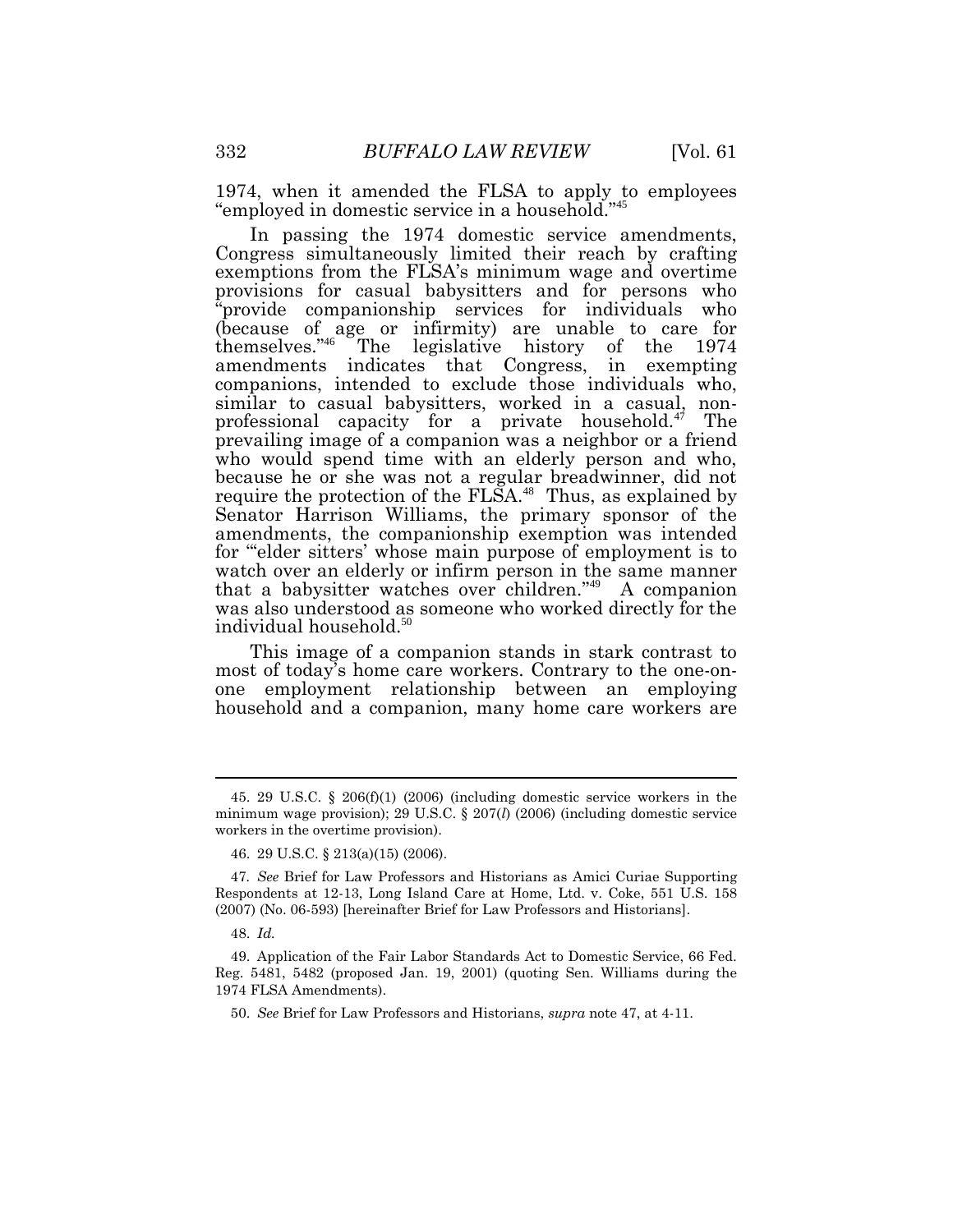employed by agencies.<sup>51</sup> Also unlike companions who work on an itinerant basis, home care workers commonly work on a full-time, regular basis.<sup>52</sup> In short, there is little similarity between the casual labor pattern of a neighbor who intermittently works as a companion and the regular, dedicated service performed by home care workers who shoulder significant responsibility for the economic wellbeing of their families.

After the enactment of the 1974 amendments, the Department of Labor (DOL) adopted regulations interpreting the companionship exemption that significantly increased its scope. First, the DOL defined companionship services in broad, sweeping terms to include the performance of a range of household and personal tasks that greatly exceeded the provision of companionship.<sup>5</sup> Second, the DOL provided that the exemption covers not only workers employed by private households but also workers employed by third-party employers, such as home care agencies.<sup>54</sup>

At issue in *Coke* was the validity of the DOL regulation that interpreted the companionship exemption to exclude both home care workers employed by an individual homeowner employer and workers employed by a thirdparty employer as was the case with Evelyn Coke.<sup>55</sup> The Supreme Court ruled against Ms. Coke and held that because Congress did not clearly express its intentions in 1974 regarding the scope of the exemption, the DOL's interpretation of the exemption was reasonable and entitled to judicial deference.<sup>56</sup>

The *Coke* decision illuminates a troubling fault line in discussions that focus on the importance of work-family policies that can help employed family members address

- 53*.* 29 C.F.R. § 552.6 (2012).
- 54. 29 C.F.R. § 552.109(a).
- 55. Long Island Care at Home, Ltd. v. Coke, 551 U.S. 158, 164 (2007).
- 56. *Id.* at 174-75.

<sup>51.</sup> Brief for the Urban Justice Center et al. as Amici Curiae Supporting Respondent at 7, Long Island Care at Home, Ltd. v. Coke*,* 551 U.S. 158 (2007) (No. 06-593) (citing Rhonda J.V. Montgomery et al., *A Profile of Home Care Workers from the 2000 Census: How It Changes What We Know*, 45 GERONTOLOGIST 593, 597 (2005)).

<sup>52.</sup> *See* WRIGHT, *supra* note 33, at 1.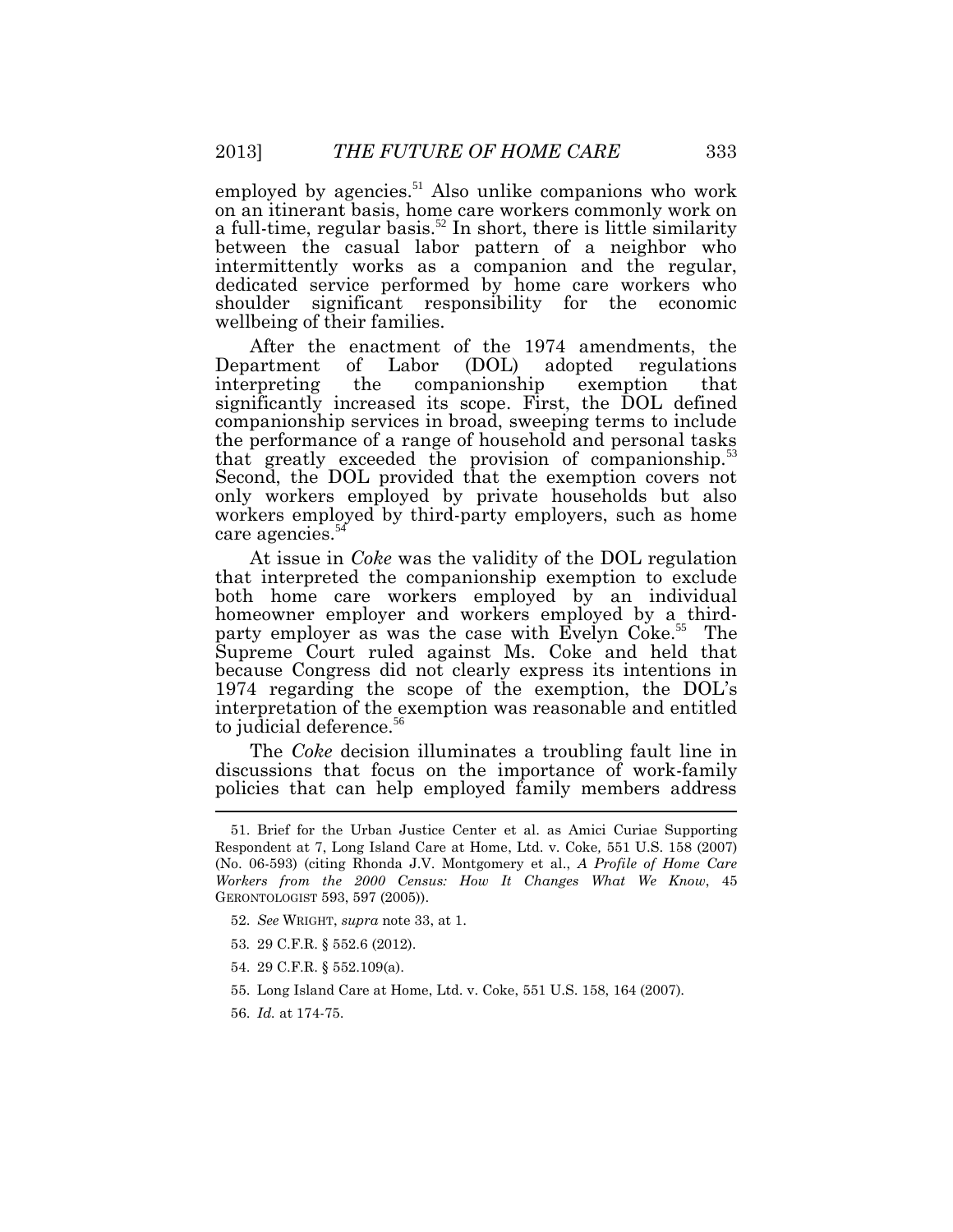caregiving. In the context of elder caregiving, such discussions all too frequently relegate the labor rights of home care workers to the needs of their elderly clients and the clients' families. Thus, critics claim that extending FLSA protection to home care workers will result in clients and/or their families being unable to afford home care.<sup>57</sup> Not only is this claim greatly exaggerated since public funds, notably Medicare and Medicaid, pay for most of the services provided by home care workers,<sup>58</sup> but more importantly the claim disregards the interests of workers to the most basic of federal labor protections.<sup>59</sup> To be sure, granting home care workers FLSA protection may require state and federal governments to shoulder greater responsibility for the cost of publicly funded home care. $60$  However, in a caring society, collective responsibility for long-term care should be vastly preferred to placing the responsibility on the weary shoulders of poor and low-income home care workers by excluding them from minimum labor protections extended to the majority of employees in the United States.<sup>61</sup>

In addition, cost-based concerns fail to consider the costs that will be saved by reducing job turnover among home care workers.<sup>62</sup> Estimates indicate that the average costs to replace a direct care worker range from \$4200 to

60. *See id*. at 81,223 (noting that "because approximately 75 percent of expenditures on home health services are reimbursed by Medicare and Medicaid, the effect of the rule depends vitally on how Medicare and Medicaid respond to the increase in the cost of providing home health services"); *see also* Greenhouse, *supra* note 35 (stating the opinion of then Labor Secretary Hilda Solis that any increased costs associated with the proposal would be "modest").

61. *See, e.g.*, *FLSA Application*, *supra* note 31, at 81, 232 (discussing the necessity of protecting such workers for both clients and the field).

62. Brief for AARP and Older Women's League as Amici Curiae Supporting Respondent at 13, Long Island Care at Home, Ltd. v. Coke, 551 U.S. 158 (2007) (No. 06-693) [hereinafter AARP and Older Women's League] (citing DORIE SEAVEY, THE COST OF FRONTLINE TURNOVER IN LONG-TERM CARE, BETTER JOBS BETTER CARE 9 (Oct. 2004)).

<sup>57.</sup> *See* Greenhouse, *supra* note 35.

<sup>58.</sup> *See FLSA Application*, *supra* note 31, at 81,232 ("Medicare and Medicaid together paid over one-half of the funds to freestanding agencies (37 and 19 percent, respectively). State and local governments account for 20 percent, while private health insurance accounts for 12 percent. Out-of-pocket funds account for 10 percent of agency revenues.").

<sup>59.</sup> *See id.*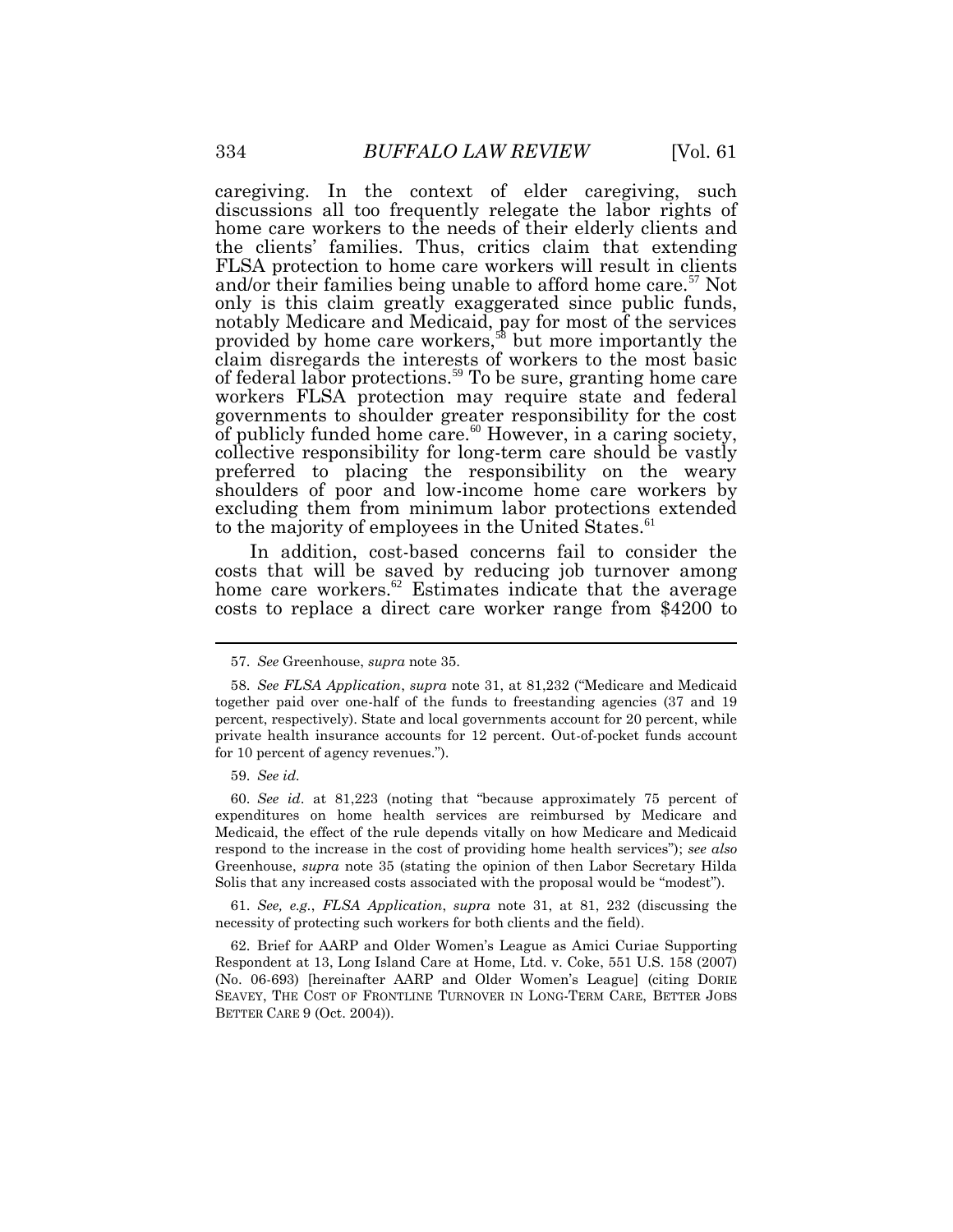\$5200.<sup>63</sup> Fears about skyrocketing costs are also highly exaggerated when one considers that a number of states already include home care workers within the ambit of their own state wage and hour laws.<sup>64</sup> These states recognize the value of providing home care workers with minimum labor protections, and the provision of such protections undermines many of the cost-based objections to extending coverage to third-party employed workers. 65

The *Coke* decision also underscores the failure of policymakers and others to appreciate the high degree to which the availability of quality home care is inextricably linked to the economic status of the home care workforce. Critics, for example, argue that extending FLSA protection to home care workers will reduce the availability of care for the elderly and, in turn, compromise the quality of care.<sup>66</sup>

Ironically, the current reality suggests that the exact opposite is true. Home care workers are exiting the job and, as a result, the quality of care is suffering—because of the job's poor working conditions, including low compensation levels.<sup>67</sup> As the American Association of Retired Persons argued in its brief to the Supreme Court on behalf of Ms. Coke, the exemption of home care workers employed by third-party employers from the FLSA operates not to protect the interests of clients but to "compromise" their interests.<sup>68</sup>

66. *See* Brief for the United States as Amicus Curiae at 16, Long Island Care at Home, Ltd. v. Coke, 551 U.S. 158 (2007) (No. 04-1315) (highlighting various groups that submitted amicus briefs in *Coke* which indicated that the decision would increase the cost of home care and disrupt services for the elderly and disabled); Jonathan D. Colburn, *Home Health Firms Watch Developments in Overtime Case*, SAN FERN. V. BUS. J., Jan. 30, 2006, at 9.

67*. See FLSA Application*, *supra* note 31, at 81,229 ("Job satisfaction, and the desire to remain in a given position, is highly correlated with wages, workload, and working conditions.").

68. AARP and Older Women's League, *supra* note 62, at 4.

<sup>63.</sup> *Id.* 

<sup>64.</sup> *See FLSA Application*, *supra* note 31, at 81,203-04 (overviewing the extent to which state minimum wage and overtime provisions apply to home care workers).

<sup>65.</sup> *See id*. at 81,197 ("The fact that these state statutes exist negates many of the objections raised in the past regarding the feasibility and expense of prohibiting third parties from claiming the companionship and live-in worker exemptions.").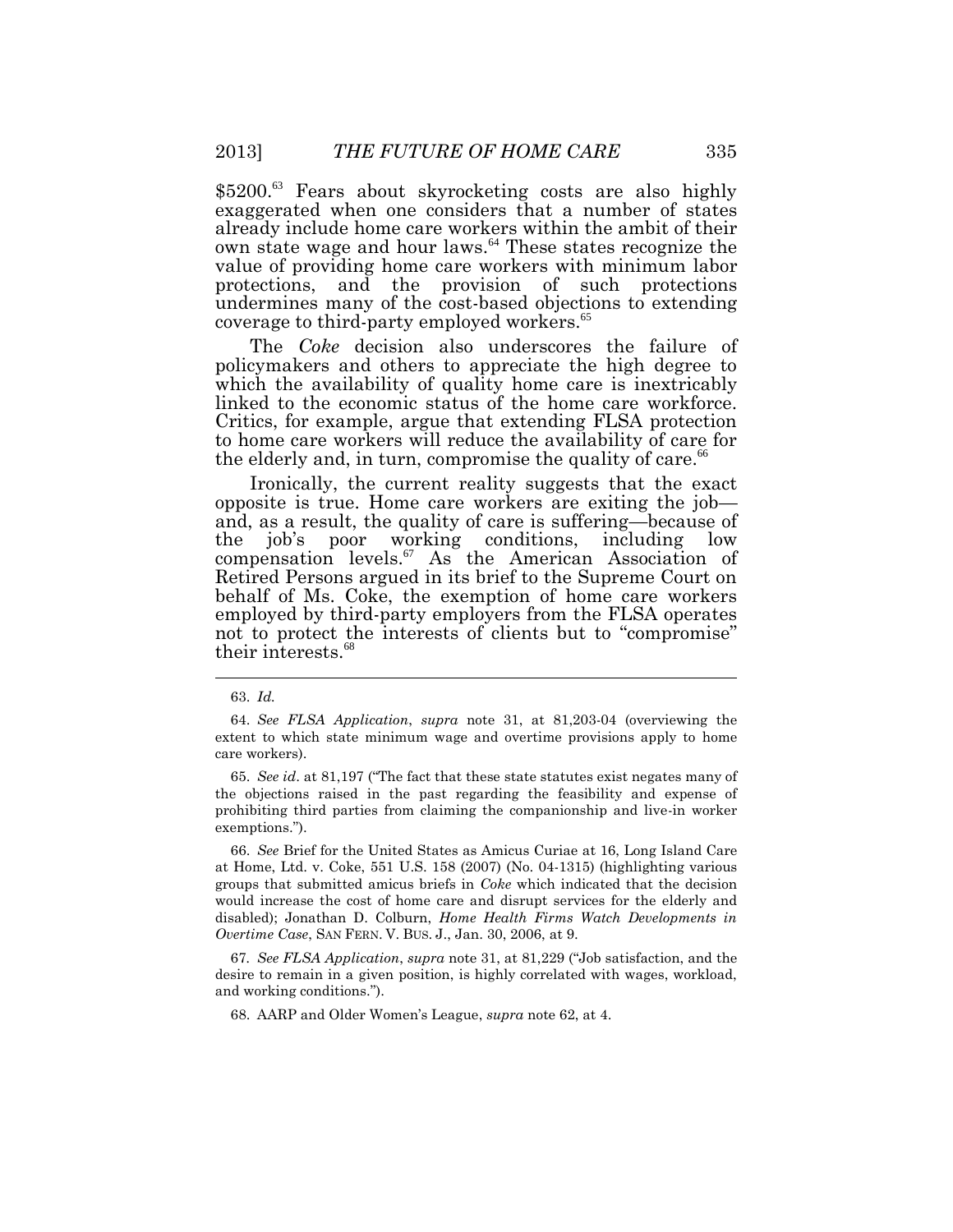Clients are disadvantaged by the severe labor imbalance that characterizes the home care industry.<sup>69</sup> Despite the projected growth of employment in home care jobs and the increased demand for workers, a labor shortage exists in the home care industry. Organizations that provide long-term care invoke the term "crisis" to describe the problems they face in "attracting and retaining" home care workers.<sup>70</sup> Significantly, turnover rates among workers are extremely high. For example, studies indicate that the turnover rate in the home care industry ranges from fortyfour to ninety-five percent.<sup>71</sup> Low wages and oppressive job conditions greatly exacerbate the shortage of home care workers. Faced with low-wage and low-status work, it is no surprise that many workers leave the job in search of more sustainable employment opportunities.<sup>7</sup>

Poor compensation not only contributes to a shortage of workers but also endangers the quality of care provided to elderly and disabled persons.<sup>73</sup> A worker's departure can have devastating consequences for a client who must adjust to a new worker and may experience service disruptions that can lead to hospitalization.<sup>74</sup> For other clients, turnover may culminate in their relocation to an institutional setting

73. *See* SEAVEY, *supra* note 62, at 15.

74. *See, e.g.*, HOME HEALTH AIDES, *supra* note 24, at v ("In areas where levels of service have been reduced, elderly or chronically ill persons deprived of access to care must either remain in more restrictive, more costly environments . . . or seek care from family or friends. Both quality of care and quality of life suffer as people are denied services, or services are provided by persons less qualified or experienced."); SEAVEY, *supra* note 62, at 15 ("Strong arguments can be made that turnover adversely affects continuity of care and care recipient relationships, causing disruptions that prevent or interfere with the development of relationships critical to both client and caregiver.").

<sup>69.</sup> *See* SEAVEY, *supra* note 62, at 15.

<sup>70.</sup> STONE, WORKFORCE SHORTAGES, *supra* note 24, at 1.

<sup>71.</sup> *FLSA Application*, *supra* note 31, at 81,231. While researchers agree that turnover in home care is a major problem, estimates of the problem vary. *See, e.g.*, DAWSON & SURPIN, *supra* note 24, at 1 (reporting turnover rates among direct-care workers range between 40 and 100% annually); CAROL RAPHAEL, LONG-TERM CARE: CONFRONTING TODAY'S CHALLENGES, 1 (2003), http://www.academyhealth.org/files/publications/ltcchallenges.pdf (reporting a 28% turnover rate for home health aides).

<sup>72.</sup> Harmuth, *supra* note 35, at 89.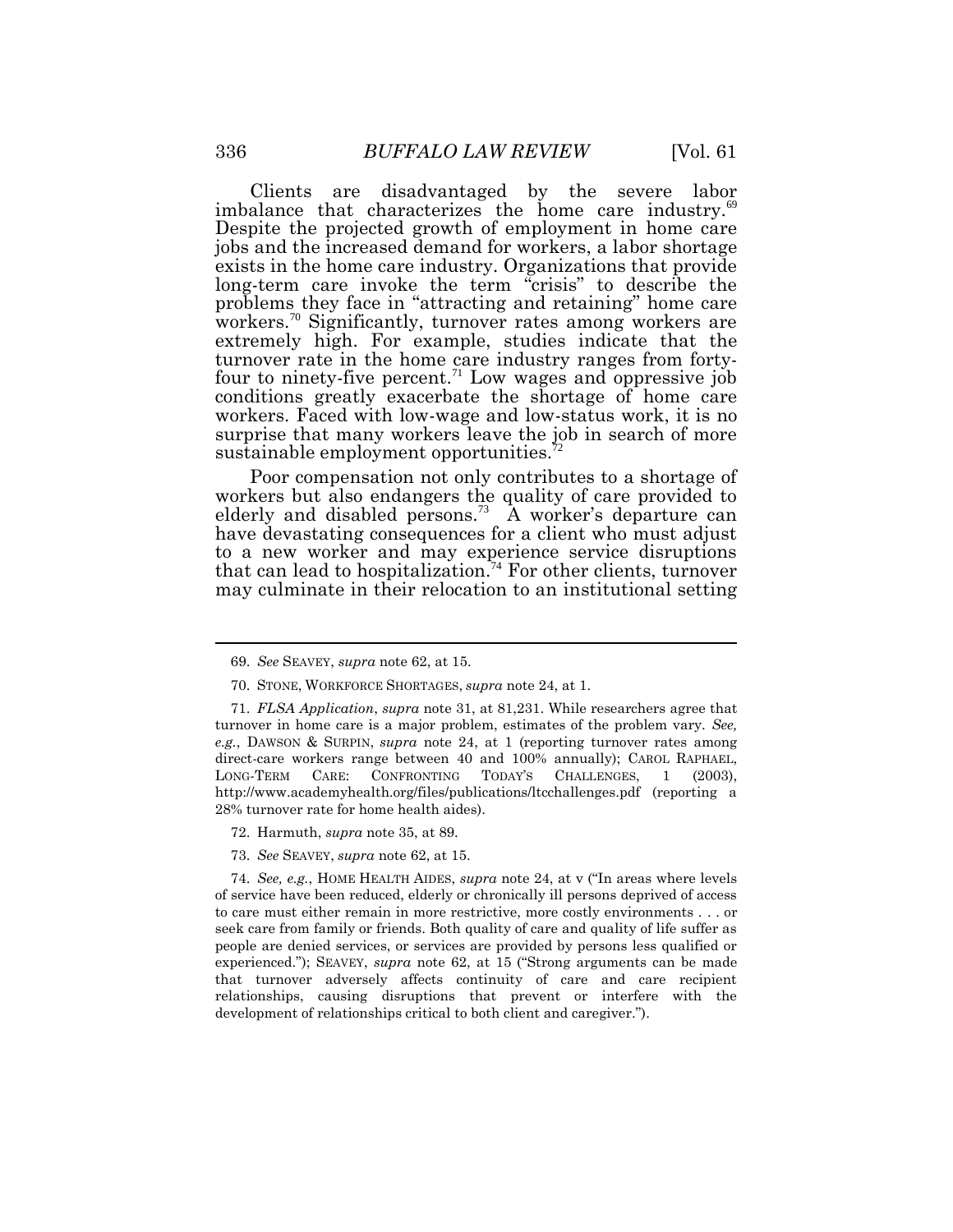such as a nursing home.<sup>75</sup> Thus, far from undermining access to quality services, extending home care workers FLSA protection "will strengthen the home care workforce and result in higher quality of care and continuity of care for America's older and disabled persons." 76

Against this backdrop, it is imperative that steps are taken to protect the rights of home care workers to fair compensation. Providing this protection is essential to help alleviate the vulnerability of workers, redefine home care as valuable labor that merits respect, and link home care quality with improved working conditions.

#### III. THE NEED FOR FEDERAL REFORM

Although various state laws extend minimum wage and overtime protections to home care workers, $\alpha$  federal action is required to fully address the harmful consequences of the *Coke* decision and improve the rights of home care workers. In 2011, President Barack Obama announced new rules proposed by the DOL to revise the FLSA regulations so as to significantly limit the reach of the companionship exemption.<sup>78</sup> The proposal includes several changes to the existing regulations in order to provide home care workers, especially third-party workers, with greater protection.<sup>79</sup> In advancing the proposed revisions, the DOL emphasized the extent to which existing regulatory interpretations of the FLSA's companionship exemption fail to account for the

<sup>75.</sup> *See* Ron Osterhout & Rick Zawadski, *On Homecare Workforce*, POL'Y & PRACTICE, Mar. 2006, at 30.

<sup>76.</sup> AARP and Older Women's League, *supra* note 62, at 15.

<sup>77.</sup> *See supra* note 64 and accompanying text.

<sup>78.</sup> *See* Greenhouse, *supra* note 35. The current proposed revisions mark the fourth time that the DOL has proposed amending the FLSA regulations on domestic service in a manner that would limit applicability of the companionship exemption to third-party domestic workers. *See FLSA Application, supra* note 31, at 81,196 (indicating that the Department earlier proposed revisions in 1993, 1995, and 2001). The 2001 proposed revisions, issued under President William Clinton's administration, were withdrawn by the Bush administration before they became final. *See* Application of the Fair Labor Standards Act to Domestic Service, 67 Fed. Reg. 16,668, 16,668 (proposed Apr. 8, 2002) (to be codified at 29 C.F.R. pt. 552).

<sup>79.</sup> *See FLSA Application, supra* note 31, at 81,190.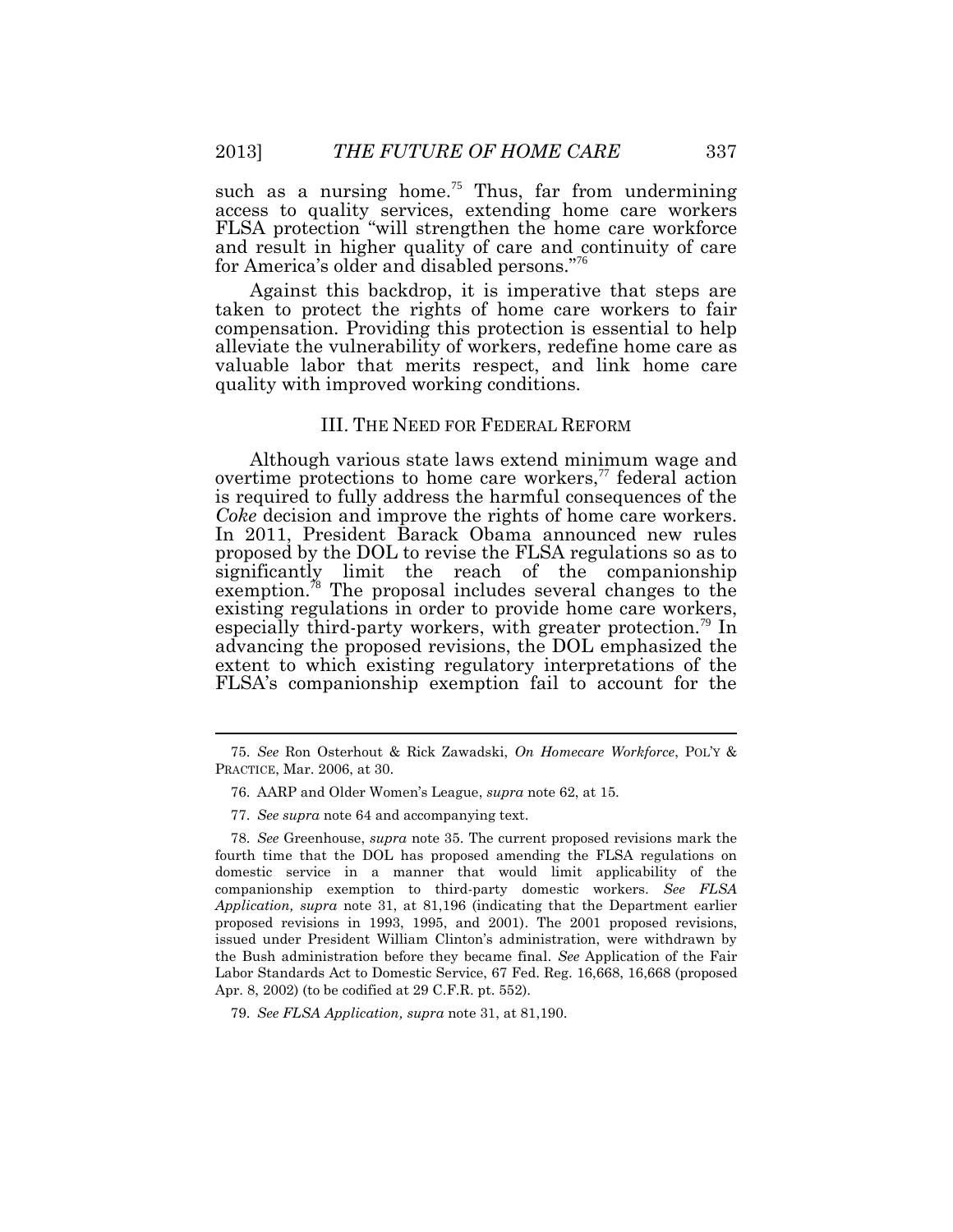many changes in the home care industry since  $1974$ .<sup>80</sup> The following discussion focuses on the relevance of three key proposed revisions.

#### A. *Redefining "Domestic Service Employment"*

First, the proposal redefines the phrase "domestic service employment" by deleting from the current regulatory definition the requirement that domestic work be performed in or about the home "of the person by whom he or she is employed."<sup>81</sup> The DOL reasoned that this phrase could lead to the erroneous conclusion that the FLSA applied only to those domestic workers employed by individual households and families and not to workers employed by third-party employers. $82$  The proposal also updates the illustrative list of domestic workers.<sup>83</sup> Current regulations include as examples of such workers "cooks, waiters, butlers, valets, maids, housekeepers, governesses, nurses, janitors, laundresses, caretakers, handymen, gardeners, footmen, grooms, and chauffeurs."<sup>84</sup> The proposals eliminate various outdated job titles such as "footmen" and "grooms" and adds to the list current occupations such as "nannies" and "home health aides."<sup>85</sup>

### B. *The Understanding of Companionship Services*

The DOL also proposes amending the definition of "companionship services" to more closely align it with congressional intent.<sup>86</sup> A current DOL regulation defines companionship services as services for the *"*fellowship, care, and protection" of persons who cannot care for themselves.<sup>87</sup> However, the regulation includes services that greatly

 $\overline{a}$ 

- 86. *See id.* at 81,190, 81,192.
- 87. 29 C.F.R. § 552.6.

<sup>80.</sup> *See id.*

<sup>81.</sup> *Id.* at 81,192.

<sup>82.</sup> *See id.*

<sup>83. 29</sup> C.F.R. § 552.3 (2012); *see also FLSA Application, supra* note 31, at 81,192 (referencing Senate Report No. 93–690, at 20).

<sup>84. 29</sup> C.F.R. § 552.3; *see also FLSA Application, supra* note 31, at 81,192 (referencing Senate Report No. 93–690, at 20).

<sup>85.</sup> *FLSA Application, supra* note 31, at 81,192.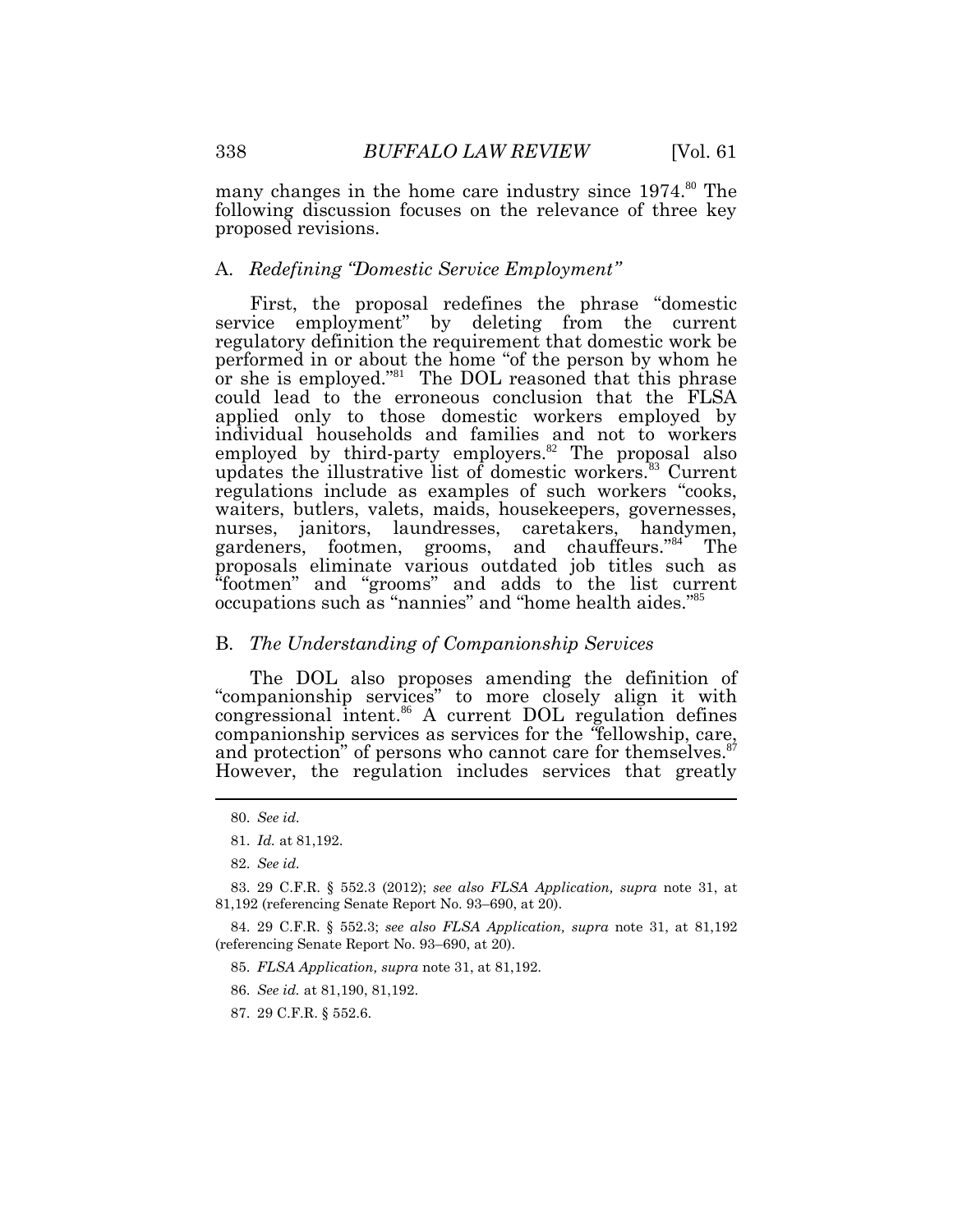exceed the essential understanding of a companion as that involving fellowship and protection. <sup>88</sup> For example, the regulation provides that companionship services can include "meal preparation, bed making, washing of clothes, and other similar services." <sup>89</sup> The regulation also allows the exemption to apply when a companion performs general household work, unrelated to the care of the client, as long as such general work "does not exceed 20 percent of the total weekly hours worked." <sup>90</sup> This type of general housework includes household tasks such as vacuuming and dusting.<sup>91</sup>

The proposed regulation seeks to redefine companionship such that it reflects the understanding of a companion evident in the Act's legislative history as "someone in the home primarily to watch over and care for the elderly or infirm person."<sup>92</sup> A 1974 House report made clear that congressional intent was not to exclude "employees whose vocation is domestic service" but to apply the exemption only to those for whom such service is a "casual form of employment." 93 "Companionship," as originally understood, explained the DOL, should be confined to situations in which provided services revolve around fellowship activities such as "playing cards, watching television together, visiting with friends and neighbors, taking walks or engaging in hobbies."<sup>94</sup> In limiting the exemption to "casual" companions, the proposal eliminates an unjustifiable distinction that presently exists between domestic workers such as maids, gardeners and handymen, on the one hand, and home care workers, on the other hand. Under current law, the former are entitled to FLSA protection even if they work on a casual basis, while

- 93. *Id*. (referencing H.R. REP. NO. 93-913, at 36 (1974)).
- 94. *Id*.

<sup>88.</sup> *See id.*

<sup>89.</sup> *Id*.

<sup>90.</sup> *Id.*

<sup>91.</sup> *See id*.

<sup>92.</sup> *FLSA Application*, *supra* note 31, at 81,193.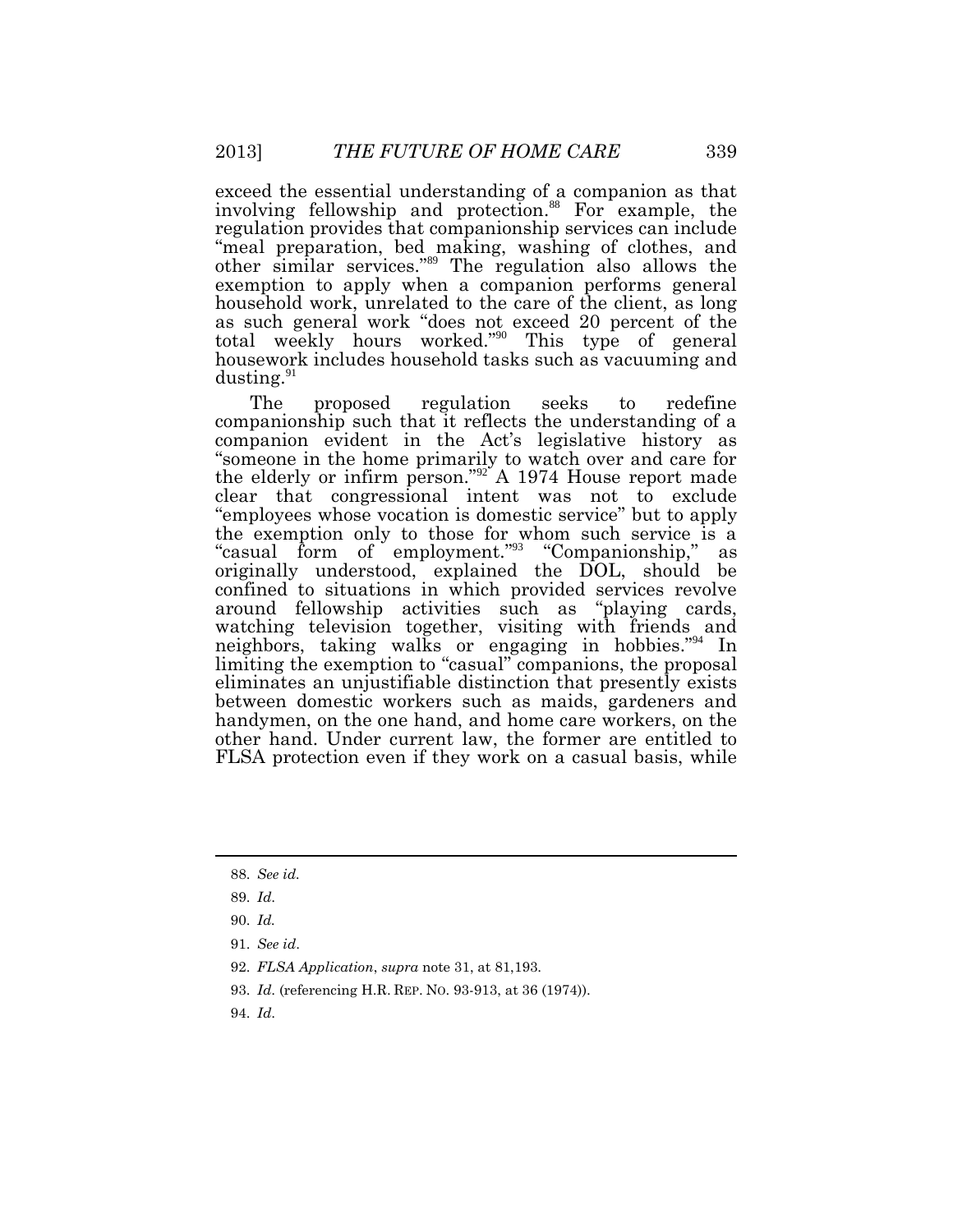the companionship exemption denies protection to many home care workers, even if they work on a full-time basis.<sup>95</sup>

The proposal also eliminates the current provision that allows the exemption to apply even in instances where a worker spends up to twenty percent of her time performing general household work unrelated to the care of the person.<sup>96</sup> In its place, the DOL proposes a 20% allowance for intimate personal care services that are incidental to the provision of fellowship and protection such as making lunch for the elderly person or providing assistance with dressing and occasional grooming. $\mathfrak{I}$  In other words, a companion will continue to be exempt as long as any housework that she does is capped at 20% of the total hours worked in a given week and as long as the work is performed on behalf of the care recipient and is of a personal nature.<sup>98</sup> The proposed change reflects the view that general household work, even when done by a companion, should be protected and not subjected to exclusion because it falls within the ambit of the type of work that Congress sought to protect when it amended the FLSA in 1974 to reach domestic workers.<sup>99</sup>

#### C. *Third-Party Employment*

The DOL also seeks to revise the regulation at the heart of the *Coke* case which dealt with third-party employment.<sup>100</sup> Under the current regulation on this issue, workers employed by households, as well as those employed by a

<sup>95.</sup> The exemption only applies to domestic workers like home care workers who "provide companionship services for individuals who (because of age or infirmity) are unable to care for themselves." 29 U.S.C. § 213(a)(15) (2006).

<sup>96.</sup> *FLSA Application*, *supra* note 31, at 81,193.

<sup>97.</sup> *Id.* at 81,193-94.

<sup>98.</sup> *Id.* (stating that "incidental services must be performed attendant to and in conjunction with the provision of fellowship and protection and in close physical proximity to the aged or infirm individual" and adding that "[s]hould the provision of these incidental services exceed 20 percent of the total hours worked in any workweek, then the exemption may not be claimed for that week and workers must be paid minimum wage and overtime").

<sup>99.</sup> *See id*. at 81,193.

<sup>100.</sup> Long Island Home Care, Ltd. v. Coke, 551 U.S. 158 (2007).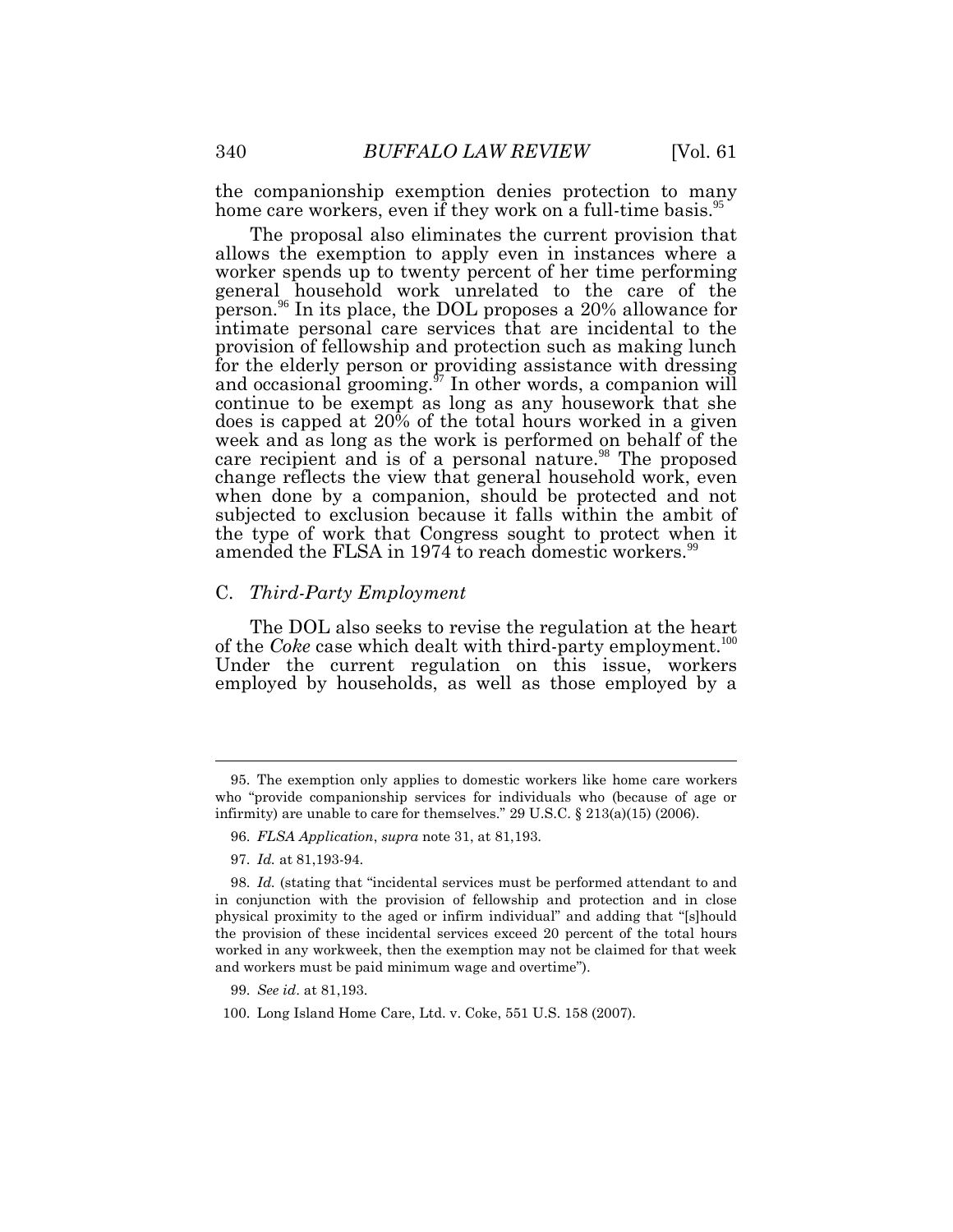third-party such as an agency, may be denied FLSA protection based on the companionship exemption.<sup>101</sup>

In opposing application of the exemption to third-party employees, advocates on behalf of the respondent in *Coke* had argued that the 1974 Amendments were intended to apply only to domestic workers employed by private households, as opposed to third-party employers.<sup>102</sup> Two factors strongly supported this position. First, domestic workers employed by third parties were already included under the FLSA at the time of the amendments.<sup>103</sup> Thus, applying the exemption to these employees meant that previously covered domestic workers who performed companionship services would be excluded in the aftermath of the amendments. This result seemed illogical given that it completely contradicted Congress's purpose in amending the Act to expand coverage.<sup>104</sup> Second, the legislative history of the amendments indicated that Congress understood domestic service employment as "services of a household nature performed by an employee in or about a private home of the person *by whom he or she is employed*." 105

104. *See* Brief for Law Professors and Historians, *supra* note 47, at 5 ("[I]t seems unlikely that Congress, while aiming to protect more domestic service employees, would have simultaneously excluded previously included domestic service employees without any reference to doing so in the Amendments' legislative history.").

105. *See* H.R. REP. NO. 93-913, at 35 (1974) (emphasis added); S. REP. NO. 93- 690, at 20 (1974) (emphasis added); S. REP. NO. 93-300, at 22 (1973) (emphasis added).

<sup>101.</sup> *See id.*

<sup>102</sup>. Respondent's Brief in Opposition at 21, Long Island Care at Home, Ltd. v. Coke, 551 U.S. 158 (2007) (No. 06-593); Brief for Law Professors and Historians, *supra* note 47, at 4.

<sup>103.</sup> *See* Application of the Fair Labor Standards Act to Domestic Service, 39 Fed. Reg. 35,383, 35,385 (Oct. 1, 1974) ("Employees who are engaged in providing . . . companionship services and who are employed by an employer other than the families or households using such services . . . [were] subject to the [FLSA] prior to the 1974 Amendments."); *FLSA Application, supra* note 31, at 81,196 ("Congress did not intend for the 1974 Amendments, which sought to extend the reach of the FLSA, to exclude workers already covered by the Act. The focus of the floor debate concerned the extension of coverage to categories of domestic workers who were not already covered by the FLSA, specifically, those not employed by an enterprise-covered agency.").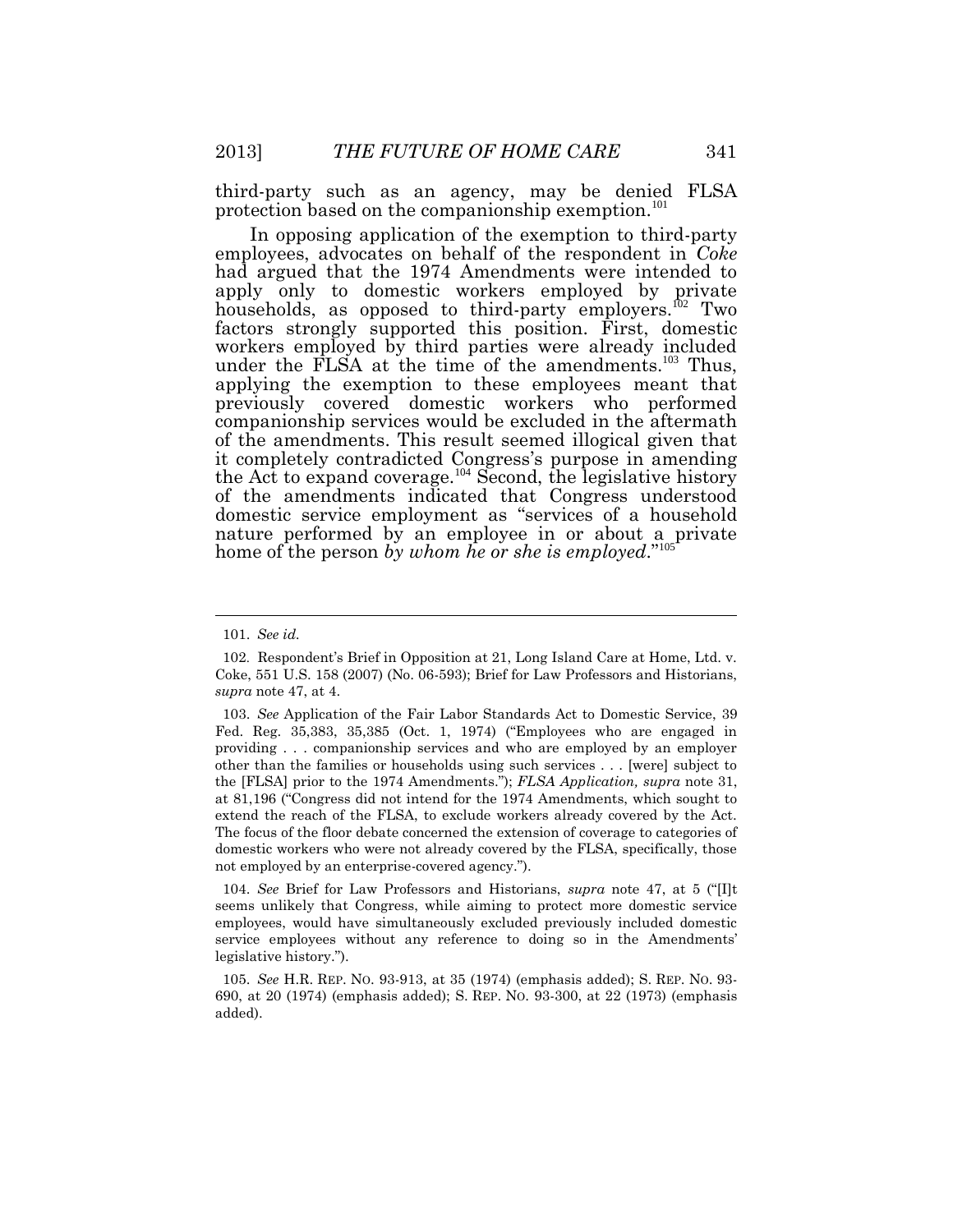Although this argument did not hold sway with the Supreme Court, it persuaded the DOL to propose a revision to the companionship exemption that would limit its application to the "individual, family or household employing the companion or live-in domestic worker, regardless of whether the family member employing the companion or live-in domestic worker resides in the home where the services are performed."<sup>106</sup> As a result, third-party home care workers, like Evelyn Coke, would no longer be subjected to the exemption.

After the DOL issued the proposed rule in December 2011, it received 26,000 comments during the public comment period, two-thirds of which favored the proposed changes.<sup>107</sup> Even as resistance from Republican lawmakers and home care industry groups concerned about profits remains strong,<sup>108</sup> the DOL appears ready to release its final regulations.<sup>109</sup>

#### **CONCLUSION**

The pressing need for formal home care will persist for the foreseeable future, as working families, and employed women in particular, struggle to balance their work obligations and caregiving responsibilities. Yet, despite the growing demand for home care, a labor shortage persists.<sup>110</sup>

108**.** In June 2012, Republicans proposed a new law, the "Companionship Exemption Protection Act," which would preserve the *Coke* ruling and continue to deny home care workers FLSA protection. S. 3280, 112th Cong. (2012); *see also Home Care Aides Await Decision on New Labor Rules*, NPR (Feb. 3, 2013), http://www.npr.org/2013/02/03/171000803/health-care-aides-await-labor-

decision-on-minimum-wage (describing opposition to the proposal from companies that employ home care workers).

109**.** *See* VNAA Policy Team, *DOL Sends Home Health Companionship Final Rule to OMB*, VISITING NURSE ASS'N OF AM. (Jan. 22, 2013), http://vnaa.org/article\_content.asp?edition=3&section=1&article=134 (noting that the Office of Management and Budget has ninety days to issue the final rule).

110. *See* Harmuth, *supra* note 35, at 93 ("The crisis is already here and, in the absence of appropriate and effective action, shortages will only get worse.").

<sup>106.</sup> *FLSA Application, supra* note 31, at 81,196.

<sup>107.</sup> *See* Sandra Butler, *Providing Labor Protections for Home Care Workers*, SCHOLARS STRATEGY NETWORK, 2 (June 2012), http://www.scholarsstrategynetwork.org/sites/default/files/ssn\_basic\_facts\_butle r\_on\_labor\_protection\_0.pdf.